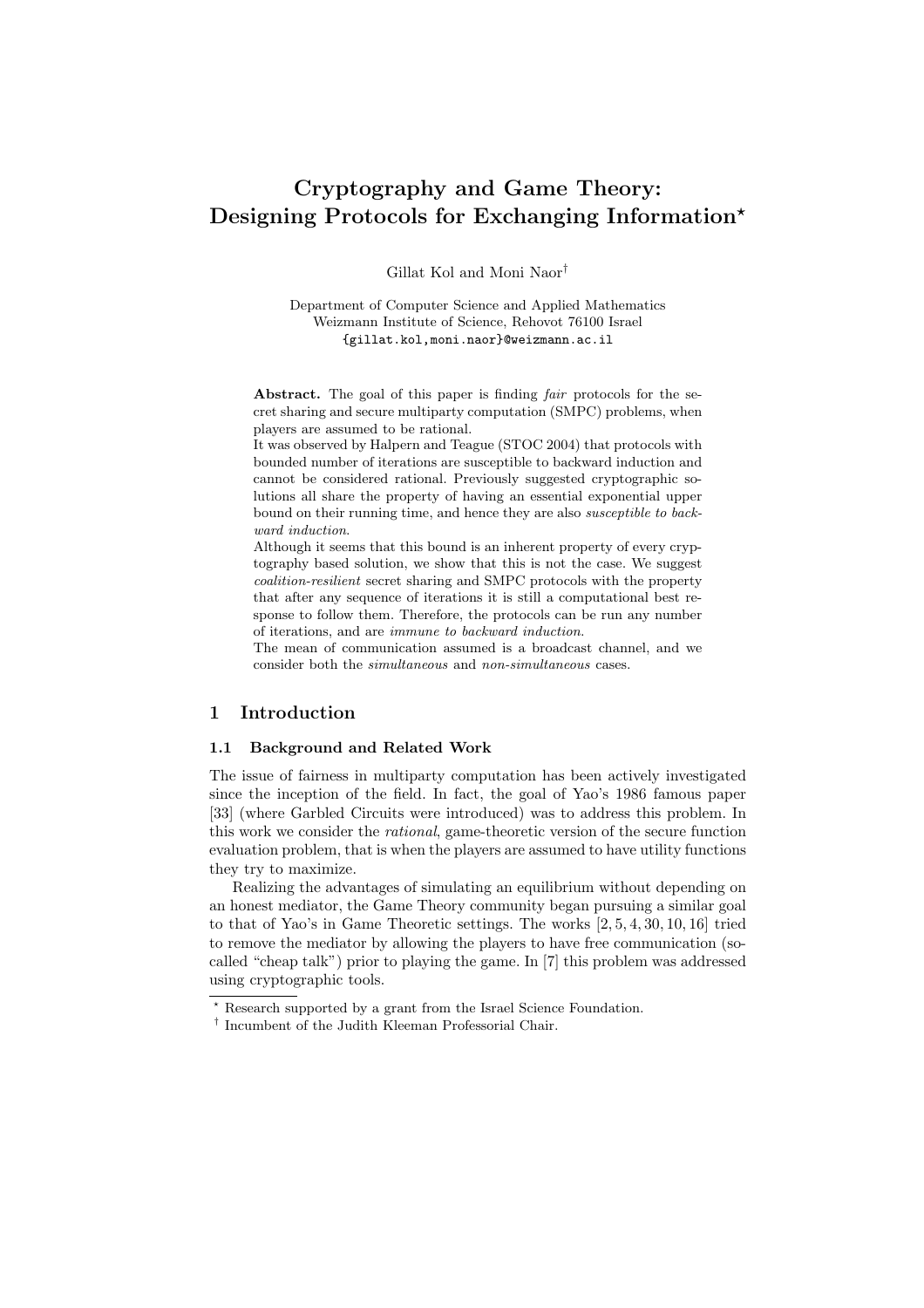Recently, the Cryptography community started exploring cryptographic information exchange problems, such as secret sharing and secure multiparty computation (SMPC), in Game Theoretic settings. Recall that in the classical problem of  $m$ -out-of-n secret sharing a dealer issues shares of a secret and privately assigns them to n players, such that any subset of  $m$  or more players can reconstruct the secret, but a subset of less than  $m$  players cannot learn anything about the secret. An SMPC protocol enables a group of players to evaluate a function on private inputs, but does not reveal any additional information about the players' inputs, over what is already disclosed by the function.

Since rational players will only participate in information exchange protocols when having an initial incentive to collaborate, we need to assume that players prefer getting the designated value (the secret or the function's value) to not getting it. In some papers it was further assumed that players prefer that as few as possible of the other players get the value. Although our protocols work without this last assumption, in the following discussions we always use this extreme case as an example.

The main difficulty in designing such fair protocols in rational settings is the players' desire to keep silent in the last round, if they can identify it (e.g., if the protocol is bounded), since they do no longer fear future punishment. Then, using a *backward induction* argument it can be shown that players prefer to keep silent in every round (see discussion in Section 1.3).

Several protocols overcoming this hurdle were offered by Halpern and Teague [15], Gordon and Katz [14], Abraham et al. [1], and Lysyanskaya and Triandopoulos [23]. All protocols require simultaneous channels (either a broadcast channel, or secure private channels) and use the key idea that in any given round players do not know whether the current round is going to be the last round, or whether this is a just a test round designed to catch cheaters. To prevent players from finding out the type of the round before it is carried out, the protocols in [1, 23] used computational based cryptography.

We claim that those protocols have a weak point: they are still essentially bounded, since the cryptographic primitives used in the beginning of the protocols can surely be broken after an exponential number of rounds. Hence, they are also susceptible to backward induction. In a previous paper [19] we have offered a non-cryptographic protocol for rational secret sharing that is immune to backward induction. The protocol uses special formed shares taken from unbounded domains (we have shown that unbounded domains are necessary in this setting), and cannot be generalized to the case of rational SMPC.

In this work we show that new cryptographic tools can be used to get the best of all worlds. We start off by considering the case of a simultaneous broadcast channel (SBC), where all player broadcast messages at the same time (no rushing). We offer a fair, coalition-resilient rational secret sharing scheme that may use any set of shares (provided that they can be authenticated), and generalize our protocol to the case of rational SMPC. We then consider the case of a nonsimultaneous broadcast channel (NSBC), where there is only a single sender per round. We show how to run the previous protocols using only an NSBC, at least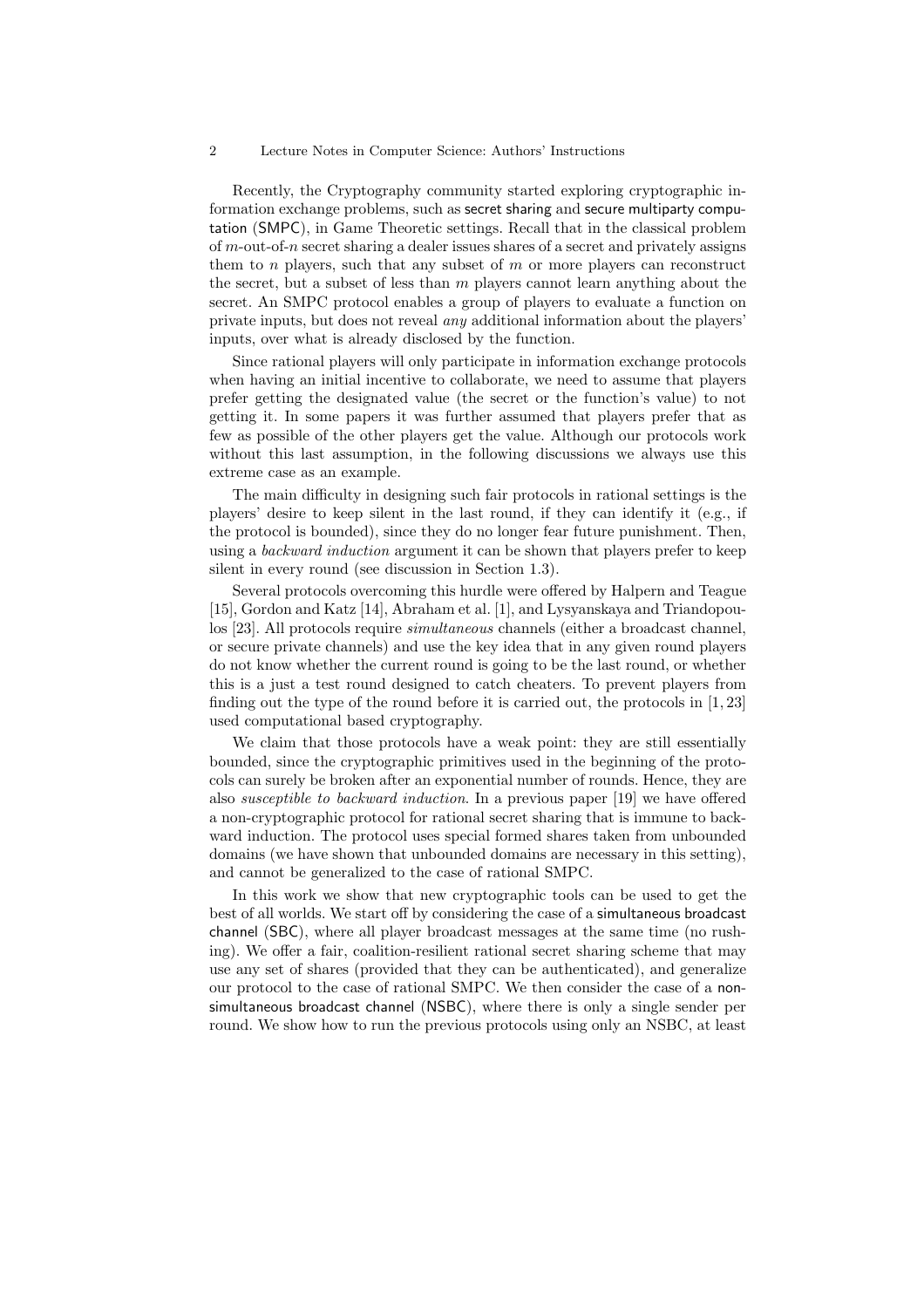when the function's range is small.<sup>1</sup> Unlike previously suggested cryptographic solutions, our protocols are *immune to backward induction*.

Another line of work was pursued by Lepinski et al. [20, 21] and Izmalkov et al. [17] in their recent sequence of papers. Roughly speaking, they were able to obtain fair, rational SMPC protocols, prevent coalitions, and eliminate subliminal channels. However, the hardware requirements needed for these operations, including ideal envelopes and ballot boxes, are very strict; it is not clear how they can be implemented for distant participants, if at all.

### 1.2 Rationality Concepts

In Game Theoretic settings players are assumed to be rational. A great deal of effort was invested in trying to capture the nature of rational behavior, resulting in a long line of stability concepts. The best known concept is that of a Nash equilibrium: a vector of players strategies is a Nash equilibrium if given that all the other players are following their prescribed strategy, no player can gain from deviating from his strategy. In a Nash equilibrium, each player's strategy is a best response to the strategies of the others.

A natural generalization of a Nash equilibrium is a  $C$ -resilient equilibrium, where  $\mathcal C$  is a collection of subsets of players (coalitions). In a  $\mathcal C$ -resilient equilibrium, for any  $C \in \mathcal{C}$ , no member of the coalition C can do better, even if the whole coalition C defects. A Nash equilibrium is a C-resilient equilibrium, where  $\mathcal C$  is the set of all coalitions of size 1.

A cryptographic protocol cannot be expected to be the best response for all possible situations, since a relatively benign player may be very lucky and discover how to break a cryptographic primitive. Therefore, the previously suggested cryptographic protocols, as well the protocols suggested in this paper, are not exact Nash equilibria. However, they are computational Nash equilibria, i.e., they are "close" to being Nash in the sense that no player has an efficient (polynomial) deviating strategy that yields a *non-negligibly* greater payoff than the equilibrium strategy. A computational C-resilient equilibrium is defined similarly.

As pointed out by Halpern and Teague [15], when considering information exchange tasks, requiring protocols to induce a Nash equilibrium is not enough to ensure stability. For example, the famous  $m$ -out-of- $n$  scheme due to Shamir [28], requiring players to broadcast their given shares, is a Nash equilibrium when  $m < n$  and more than m players participate in the reconstruction, but is unstable since players prefer to keep silent rather than reveal their shares. This is due to the fact that silence strategy is never worse than the strategy of revealing the share, but it is sometimes strictly better. For example, if exactly  $m - 1$  other players choose to reveal their shares.

<sup>1</sup> Quite a lot of effort was invested into approximating an SBC via an NSBC and obtaining fair protocols using cryptographic techniques of gradual release (see [6, 9, 25] for recent work). Note, however, that such results do not take into account the rationality consideration that we use in this paper. Incorporating rationality considerations into such protocols is an interesting challenge.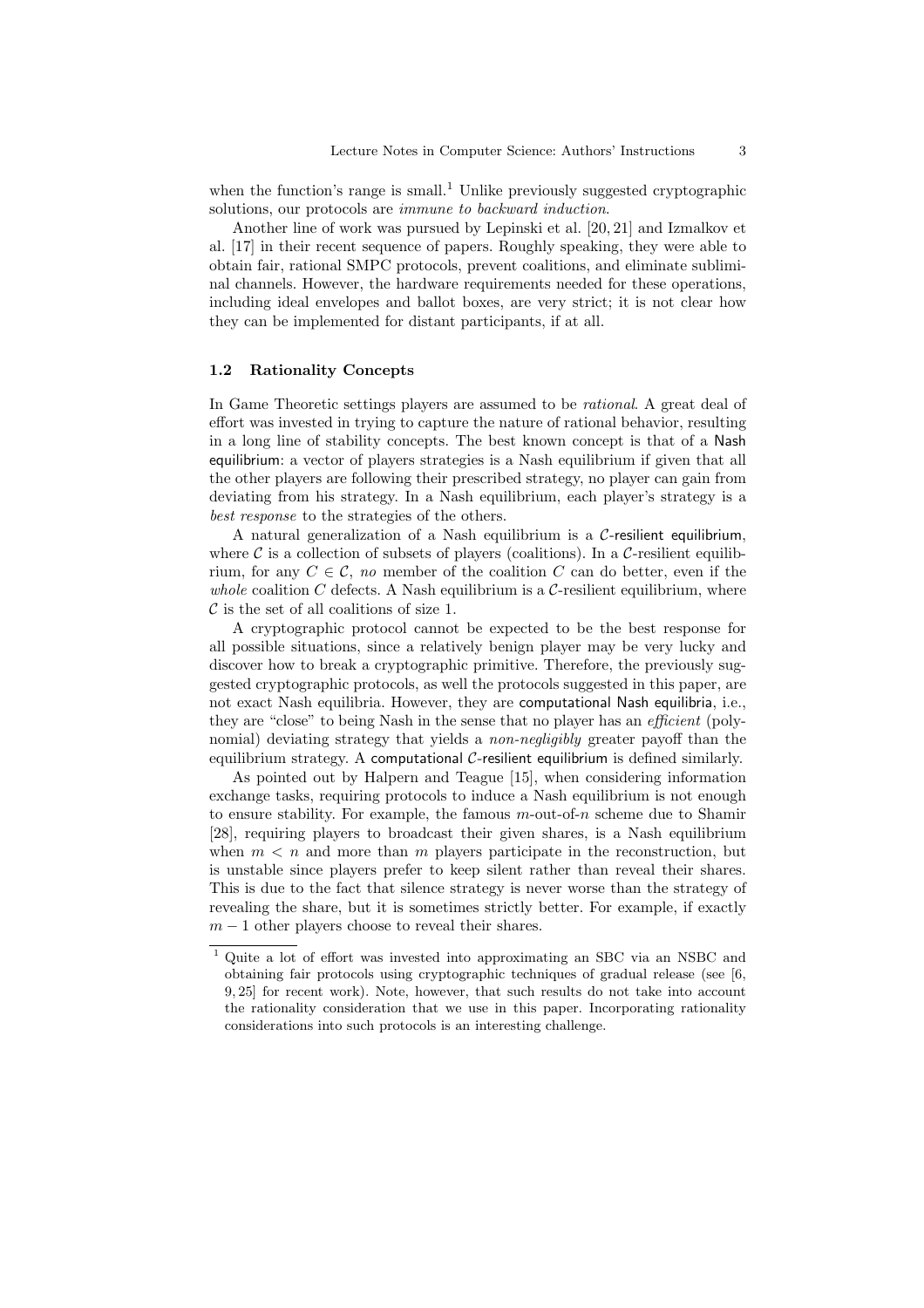To rule out such behaviors, two different strengthenings of the notion of Nash equilibrium were used in [15, 14, 23, 1, 19]: equilibrium surviving iterated deletion of weakly dominated strategies and strict equilibrium. Such notions are not discussed in this paper: we find the notion of surviving iterated dominance problematic (see [19] for discussion), and the notion of strict equilibrium unsuitable for the computational case since it demands a unique best response.

# 1.3 The Backward Induction Process

As observed by Halpern and Teague, no information exchange protocol with bounded number of rounds can be regarded as stable in the rational setting: suppose that the protocol is bounded by  $b$  rounds. When round  $b$  is reached players no longer fear future punishment and prefer to keep silent. As mentioned before, the silence strategy is always at least as good as cooperation strategy, but is sometimes strictly better. Consequently, round  $b-1$  is now essentially the last round, and players deviate from the same reason. The process continues in this way backwards in time, thus it is called backward induction, showing that players are better off keeping silent in rounds  $b - 2, b - 3, \dots, 1$  as well.

We sketch a basic version of the secret sharing schemes suggested in [23, 1], and show that a similar problem arises. We start by describing a version of the scheme that requires an "on-line dealer" (i.e., the dealer is involved in the reconstruction process), and then show how the on-line dealer was removed.

The scheme with an on-line dealer proceeds in a sequence of iterations. At the beginning of each iteration the dealer distributes new (Shamir) shares: with probability  $\beta$  (whose value is discussed later) the distributed shares are of the original secret, and with probability  $1 - \beta$  the shares are of a fictitious secret. Every player should then broadcast the last share given to him, as long as no player has deviated. If a deviation was detected, players abort the protocol.

When  $\beta$  is chosen to be small enough, as a function of the utility functions (the greater the ratio between the payoff for learning alone and learning with the others, the smaller  $\beta$  is), no player can improve his payoff by cheating. That is, the risk of deviating in a fake round and causing the others to abort overcomes the desire of getting a possibly higher payoff for deviating in a real round.

In order to remove the on-line dealer, players simulate the dealer using a (non-rational) SMPC protocol: the dealer only distributes initial shares of the secret, and in every iteration players run an SMPC protocol to compute the function that gets as input their initial shares and distributes new shares. It was shown in  $[1]$  that the described protocol is a computation C-resilient equilibrium where  $\mathcal C$  is the set of all coalitions of size smaller than the threshold.

We argue that a similar backward induction argument can be used to show the instability of the protocol without the on-line dealer, even in computational settings. To show our claim we first investigate the meaning of the phrase "following a strategy". We usually think of a strategy as a code of a program and say that player *i* follows the strategy  $\sigma_i$  if *i* runs the program  $\sigma_i$  line-by-line. However, the assumption that i runs the program  $\sigma_i$ , and not some other program  $\sigma'_{i}$  with the exact same "external functionality" (i.e.,  $\sigma'_{i}$  broadcasts the same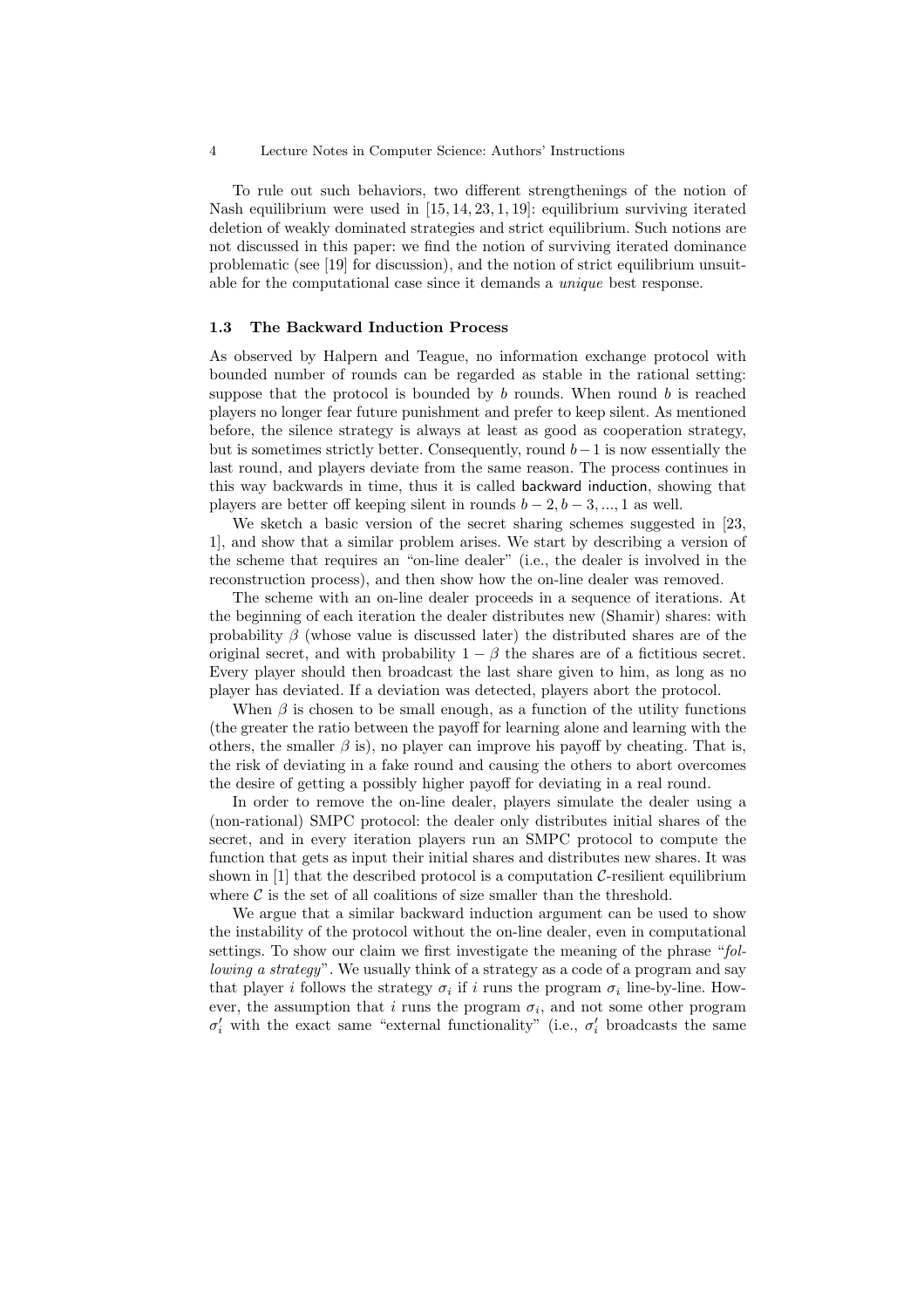messages as  $\sigma_i$ ), is not always realistic. Therefore, we consider a strategy as satisfying the property X only if all possible implementations of it satisfy  $X$ .<sup>2</sup> This approach of checking all possible "undetectable" deviating strategies resembles the "honest-but-curious" cryptographic approach.

Now suppose that players seem to be the running the protocol without the on-line dealer, but actually run an implementation of it for which each player works a polynomial "over time" in every iteration trying to crack information hidden about the shares from the SMPC used in the first iteration. This is done by checking one key in every iteration and storing the right key. Recall that in general an SMPC protocol only gives a computational protection, not information-theoretic one (this is certainly true when we want to be immune to arbitrary coalitions, or if we do not assume private lines). Therefore, after exponentially many iterations in the key size, even this new non-ambitious strategy will surely find the right key. This shows that there is an essential upper bound to the number of iterations this protocol can be run: if the  $K^{th}$  iteration is reached (where  $K$  is the number of possible keys), each player may be better off quitting and using his stored key to retrieve the secret and get a (non-negligible) extra payoff. From this point on, the same backward induction process can be applied.

The above example shows that the backward induction process in computational settings, where presumably we are not concerned with the protocol's stability in rare events, is as problematic as in the standard Game Theoretic settings, since it causes exponential events to be amplified: the instability of the protocol without the on-line dealer in the rare case that it runs for exponential number of iterations causes it to be unstable from round 1.

Although it seems that susceptibility to backward induction is an inherent property of every computational based cryptographic solution, this paper shows that this is not the case. Our protocols are not only computational  $\mathcal{C}\text{-resilient}$ equilibria, but satisfy the additional property that after any sequence of iterations, they still induce such equilibria. Thus, players will never have an incentive to deviate, and the backward induction argument cannot be used. We call such protocols computational C-immune. Clearly, C-immunity implies  $C$ -resilience.<sup>3</sup>

<sup>&</sup>lt;sup>2</sup> In classical Game Theory, where there are no computational limitations, the distinction between running  $\sigma_i$  and running  $\sigma'_i$  is insignificant: in both cases *i*'s knowledge consists of his initial information and all previously selected actions. However, in settings such as ours, where resources are limited, the results of the calculations made by a player when running a specific program should also be considered as part of his knowledge, since it is not always possible for him to repeat them.

 $3$  We do not regard the  $C$ -immunity property as a sufficient condition, ensuring the stability of information exchange protocols, as some unstable protocols satisfy it. For example, Shamir's  $m$ -out-of-n secret sharing scheme is  $C$ -immune for the maximal possible set C (the set of all coalitions of size smaller than  $m$ ), when  $m < n$  and more than m players participate in the reconstruction, since its reconstruction protocol consists of a single communication round.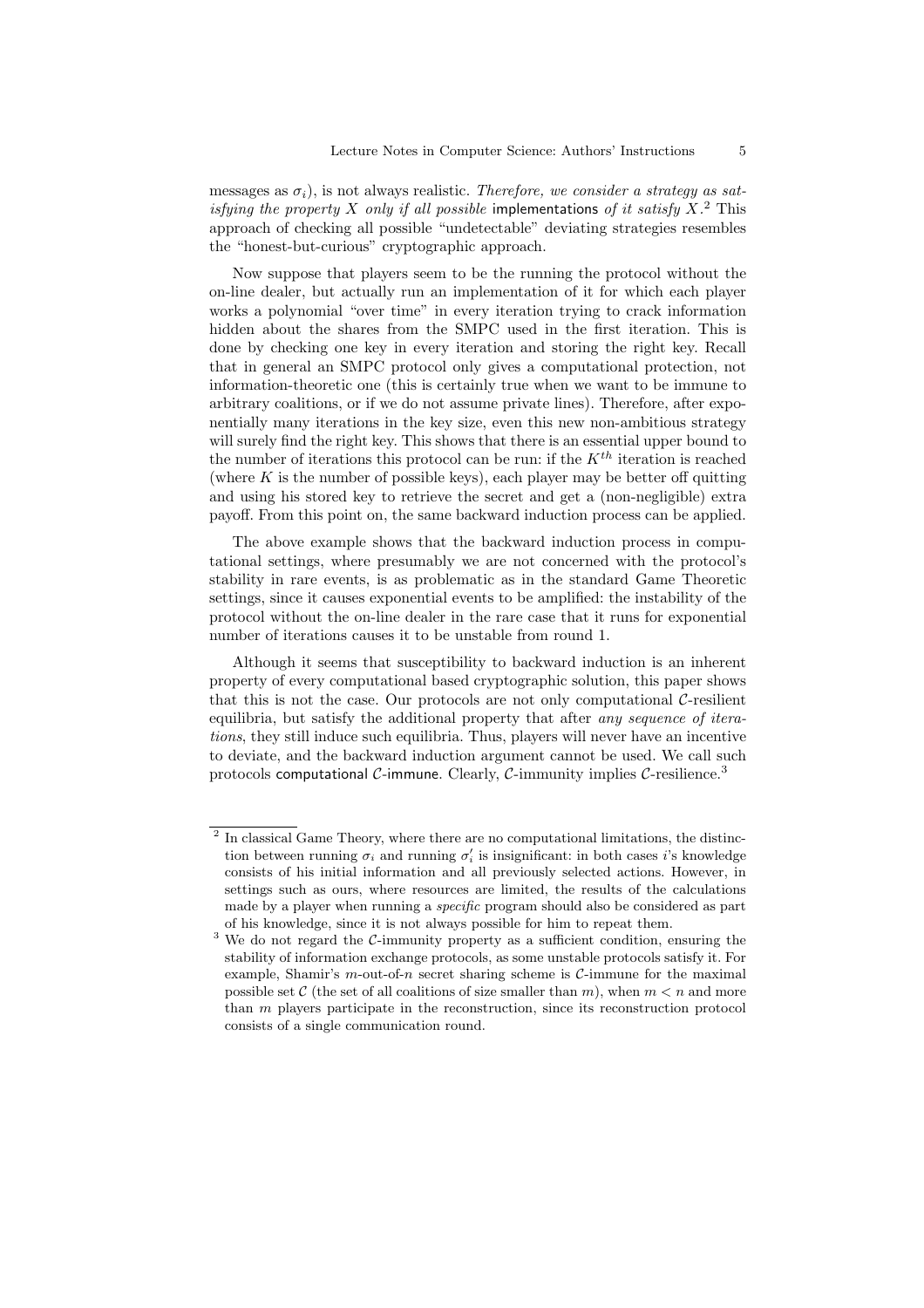#### 1.4 Organization and Summary

The main idea of our protocols is ensuring that no iteration until the last one contains any information, in the information-theoretic sense, about the players' private values. In order to so, we construct in Section 3 a new cryptographic tool called meaningful/meaningless encryption that has a special property: some public keys yield ciphertexts that cannot be decrypted (even with unbounded computational power). Such keys are called meaningless, while the other keys are called meaningful and provide semantic security. One can efficiently distinguish meaningful keys from meaningless ones only when given the private key.

In Section 4 we offer a rational secret sharing scheme for the SBC model that works for any kind of shares, provided that they can be authenticated. In every iteration of the scheme new private and public keys are created using a random seed via a (non-rational) SMPC. The public key is published and the seed is shared between the players. Players use the public key to encrypt their shares, and the ciphertexts are broadcasted. Then, the validity of the ciphertexts is verified by another SMPC. A key point is that the verification does not require knowledge of the original shares, thus leaks no information about the secret. After a successful verification the seed's shares are exchanged, allowing players regenerate the private key and check whether the public key is meaningful. If it is, the shares of the secret are retrieved from the ciphertexts, and the secret is regenerated. Otherwise, the protocol proceeds to the next iteration.

No information about the secret can be retrieved from the ciphertexts sent in iterations with meaningless keys, hence no coalition can benefit from deviating before the last iteration. Since players cannot efficiently identify this iteration before sending their encrypted share, they cannot prevent others from learning.

In Section 5 we offer a rational SMPC protocol, based on the secret sharing scheme. We first note that in a secret sharing scheme players are required to evaluate a "reconstruction function" on their shares in order to retrieve the secret. Since our secret sharing scheme works for any type of shares, it can be used to compute any reconstruction function. The main problem is that the computation is not secure, as players' shares are revealed during the last iteration. To protect players' inputs, the new rational SMPC protocol additionally creates a Garbled Circuit in each iteration, and requests players to encrypt their garbled strings instead of their original inputs.

Finally, in Section 6 we show how to get rid of the simultaneity assumption, at the price of causing the expected length of the protocol to depend (linearly) on the size of the function's range.

Our protocols are C-immune for the maximal possible set of coalitions  $\mathcal{C}$ : the secret sharing scheme considers all coalitions of size smaller than the threshold. The SMPC protocols do not pose any new constraints on  $C$ , over the ones already posed by the players ability to learn the function's value by colluding before the game starts. In general, we give no guarantee about the composability of our protocols with any other protocol.

Further details, as well as omitted proofs and definitions, can be found in the full version of this paper [18].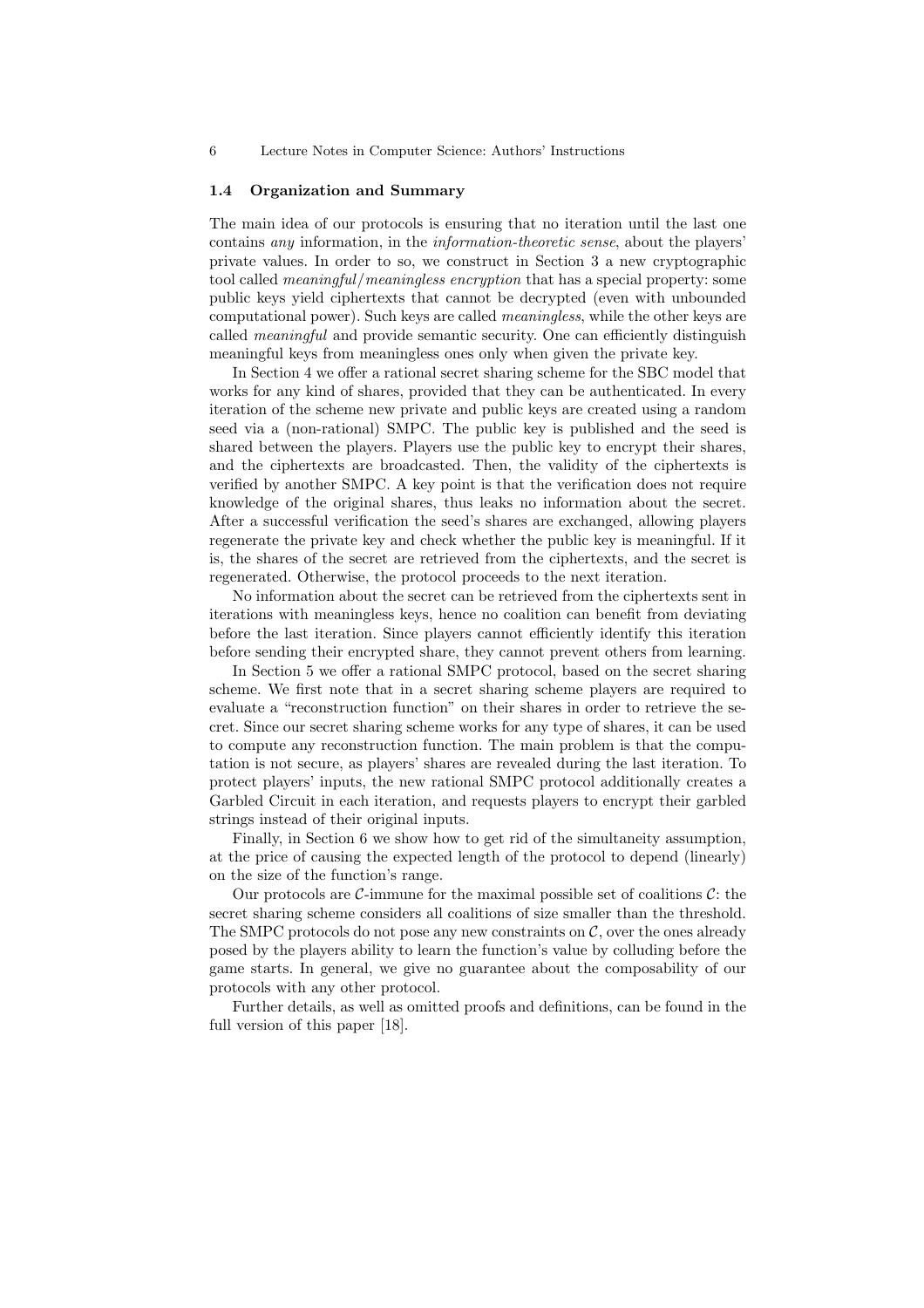# 2 Definitions and Settings

# 2.1 Computing Games and Protocols

As discussed in Section 1.4, both rational secret sharing and rational SMPC require rational protocols allowing players to evaluate a function on their private values. Hence, we start off by describing a model for rational joint computation. This model is the computational analog of the one suggested in [19].

In rational joint computation a set of players  $N = \{1, ..., n\}$  each holding an input are interested in evaluating an n-ary function  $f: \mathbf{X} \to Y$  ( $\mathbf{X} \subseteq \times_{i \in N} X_i$  for some sets  $X_i$ ) with finite domain and range. Players are assumed to be rational, and try to maximize their utility function. Recall that utility functions associate numeric values to outcomes of the game, the value  $u_i(o)$  is player is payoff if outcome o was reached. In our case, an outcome consists of the players' inputs, and the sequence of actions taken by them.

Our input as protocol designers is the function  $f$ , the distribution over inputs D, and players' utilities  $(u_i)_{i \in \mathbb{N}}$ <sup>4</sup>. Actually, as discussed later, we only require partial information about the utilities and the distribution. We should then output a game and "rational" strategies allowing all players to "learn"  $f(\mathbf{x})$ .

We suggest a computing game for f (with respect to  $(u_i)_{i\in N}$  and D) that proceeds in a sequence of iterations, where each iteration may consist of multiple communication rounds. In every round players are allowed to broadcast any finite binary string of their choice and update their state (a private binary string). If an SBC is assumed, the broadcasts in every round are simultaneous. Otherwise, an NSBC is assumed, and only a single player may broadcast in every round. We make no assumptions regarding the NSBC's behavior when two or more players try to broadcast at the same time. In such cases, some players may get partial information about the messages. A player can leave the game in any round by broadcasting a quit sequence and outputting his guess of  $f(\mathbf{x})$ . Players observe the actions taken by the others in previous rounds, but do not view their guesses.

Throughout the paper we assume that players are computationally bounded and can only run efficient strategies to evaluate polynomial time computable functions. To define the computational power of the players, we introduce an external initial security parameter k into the game. The security parameter used in round t is  $k + t$ , and we require that the players' strategies can be computed in probabilistic polynomial time in the security parameter of the corresponding round. We assume that the parameters of the original game (like the payoff functions, the initial distribution over inputs, etc.) are all independent of the security parameter, and thus can always be computed "in constant time".

We say that strategy  $\sigma'$  implements strategy  $\sigma$  if they both choose the same action after witnessing the same transcript (sequence of messages broadcasted

<sup>4</sup> We regard the players' utility functions as given, and do not attempt to change them. Simpler solutions can be obtained by introducing a discounting factor to the utilities, causing them to decline over time. However, in such solutions when an advanced round is reached, the utilities assumed are very far from the original ones, thus do not properly reflect players preferences.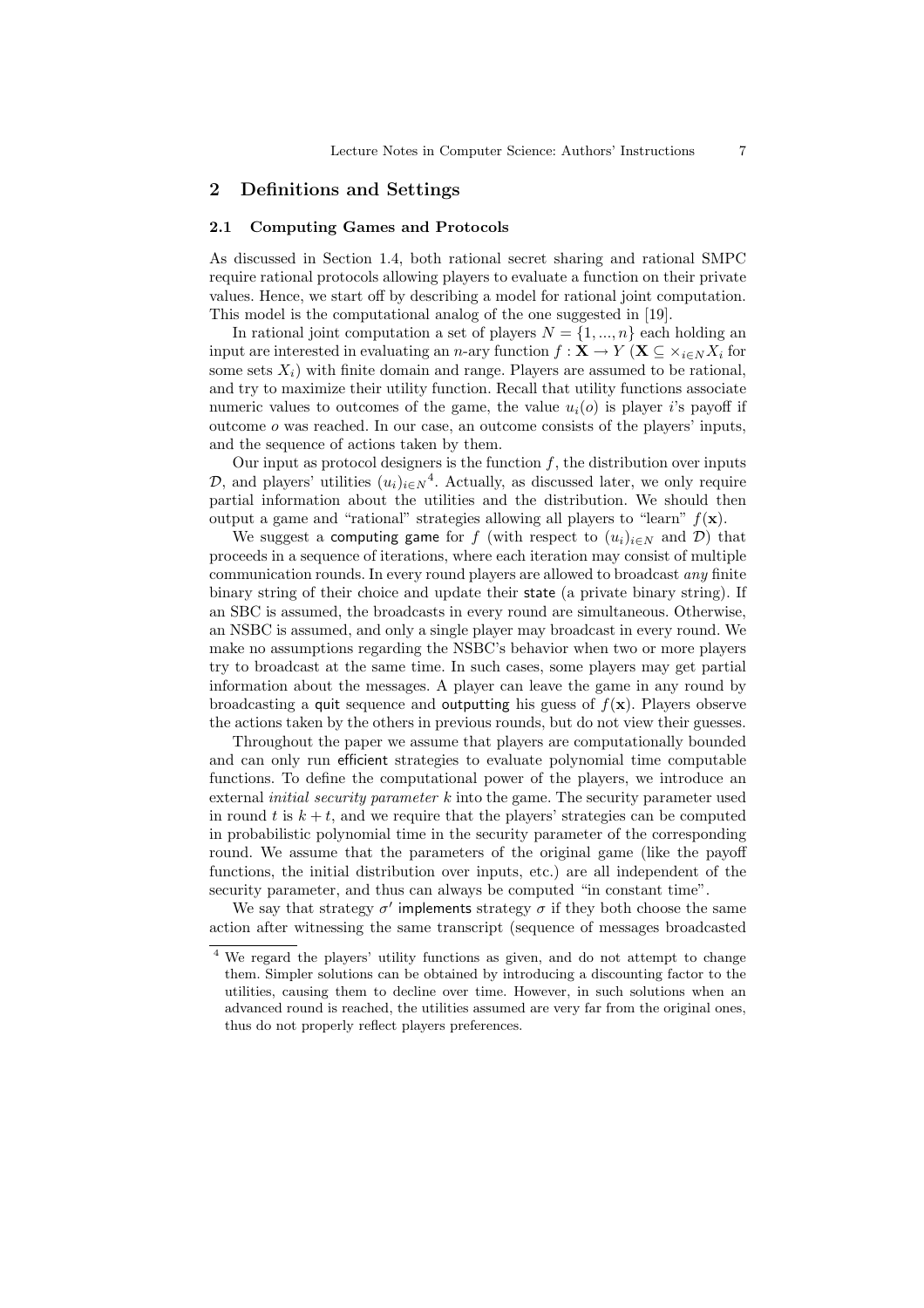in previous rounds) when given the same input and random tape. Note that "implements" is a symmetric relation. A vector of strategies  $\sigma = (\sigma_1, ..., \sigma_n)$  is called a protocol, and we say that  $\sigma$  computes the function f if it almost always ends, and in every finite run of it all players output  $f(\mathbf{x})$ .

# 2.2 The C-Immunity Property

In Game Theory, to show that an equilibrium  $\sigma$  is immune to backward induction, one needs to prove that it satisfies the following property: if players are running  $\sigma$ , then after any history, following  $\sigma$  is still an equilibrium. Such equilibria are called subgame perfect or sequential equilibria. Note that if this property holds, then no player will ever have an incentive to deviate from  $\sigma_i$ , and thus no backward induction process can be applied.

However, since our protocols involve cryptographic tools, there may be histories for which the cryptographic primitives are broken, and we cannot expect the protocol to induce an equilibrium in such cases. In particular, since we deal with protocols that proceed in a sequence of iterations, executing cryptographic primitives in each, we can only hope to satisfy a slightly weaker property. Namely, that following the protocols is still a (computational C-resilient) equilibrium after any sequence of iterations; i.e., after all histories that can be reached by  $\sigma$ , after which a new iteration begins. As discussed in Section 1.3, we need to require this property to also hold when players are running an implementation of  $\sigma$ , instead of  $\sigma$ . We call protocols satisfying this demand computational C-immune.

**Definition 1** (computational C-immune). Let  $\sigma$  be an efficient protocol for a computing game, and  $C$  be a set of coalitions (subsets of players). Let  $R<sup>t</sup>$  be the set of sequences of random tapes for the first t iterations that do not cause  $\sigma$ to end. A sequence  $\mathbf{r} \in R^t$  is of the form  $\mathbf{r} = (\mathbf{r}^1, ..., \mathbf{r}^t)$  where  $\mathbf{r}^s = (r_1^s, ..., r_n^s)$ and  $r_j^s$  is the random tape used by player j in iteration s.

The protocol  $\sigma$  is computational C-immune if for every coalition  $C \in \mathcal{C}$ , and every sequence of tapes  $\mathbf{r}_0 = (\mathbf{r}_0^1, ..., \mathbf{r}_0^t) \in R^t$  used by the players in the first t rounds, there exists a negligible function  $\varepsilon(k)$  such that for every player  $i \in C$ , every efficient (deviating) joint strategy  $\sigma_C'$  for players in C, and every efficient joint strategy  $\tau_{-C}$  for players in N\C implementing  $\sigma_{-C}$ , it hold that:

$$
\mathbf{E}\left[u_i(\boldsymbol{\tau}_{-C}(k),\boldsymbol{\sigma}_C(k))\right] + \varepsilon(k) \geq \mathbf{E}\left[u_i(\boldsymbol{\tau}_{-C}(k),\boldsymbol{\sigma}'_C(k))\right]
$$

The expectation is taken over all sets of random tapes for the players assigning them the tapes  $\mathbf{r}_0^1, ..., \mathbf{r}_0^t$  for the first t iterations.

### 2.3 Settings for Rational Secret Sharing and Rational SMPC

We review the models for rational secret sharing and rational SMPC assumed in this paper.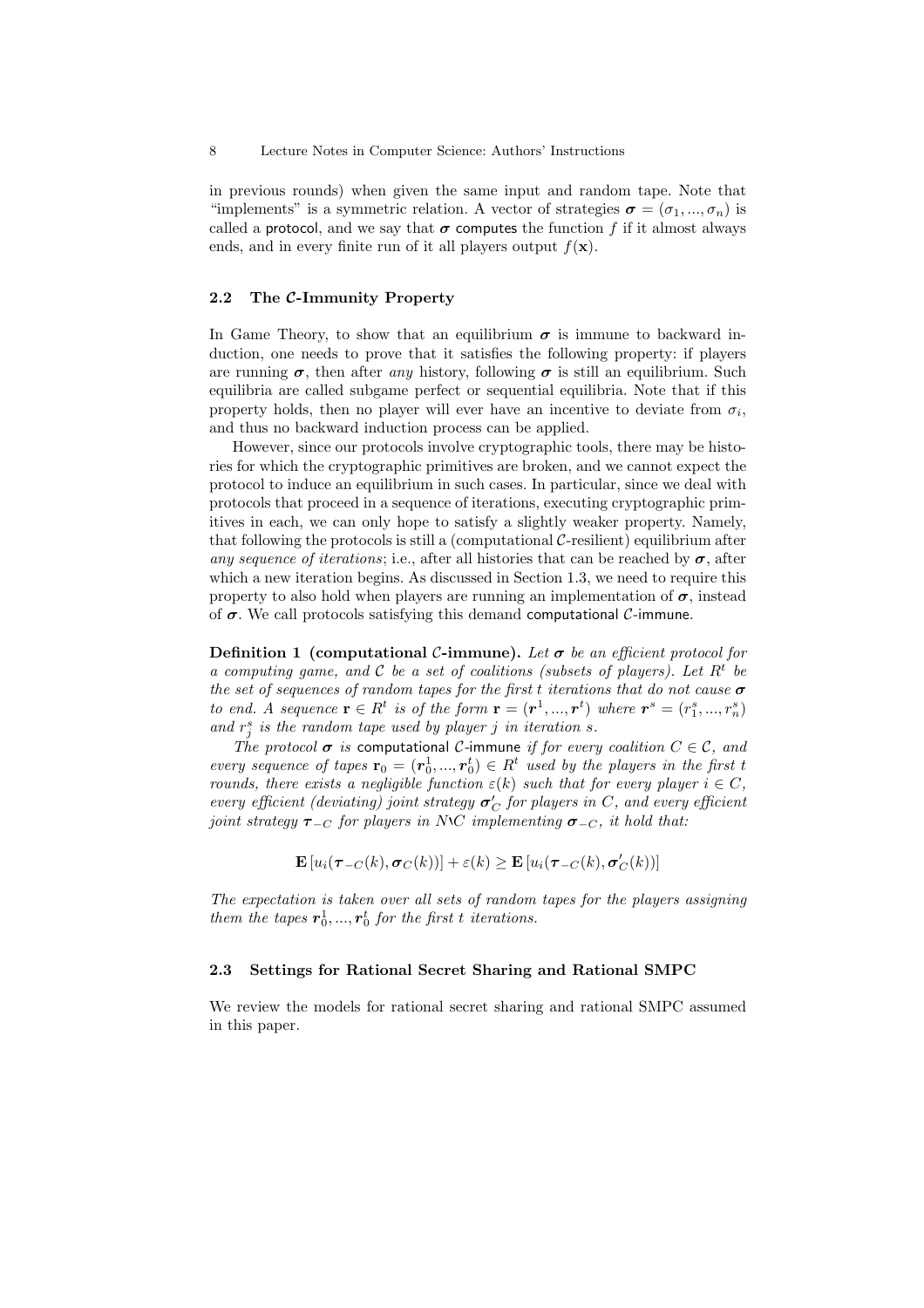Definition 2 (computational rational secret sharing scheme). A computational rational m-out-of-n secret sharing scheme for a set of secrets  $Y$ , with respect to the distribution over secrets  $\mathcal{D}$  and the utilities  $(u_i)_{i \in N}$ , consists of a dealer's algorithm for issuing shares, and a protocol allowing the players to reconstruct the secret. We require that:

- No subset Cof less than m players can reveal any partial information about the secret before the game begins. I.e., the distribution over inputs given any shares of players in  $C$  is identical to the original distribution  $D$ .
- The reconstruction protocol run by any group of at least m players is a computational C-immune protocol for  $C = \{C \mid |C| \leq m-1\}$  that computes the reconstruction function induced by the dealer's algorithm in the corresponding computing game.

Definition 3 (computational C-rational SMPC protocol). Let C be a set of coalitions. A computational C-rational SMPC protocol for f, with respect to a distribution over inputs  $D$  and utilities  $(u_i)_{i \in N}$ , is:

- $-$  A secure protocol in the cryptographic sense for the one shot case (see [11], Definition 7.5.3).
- $A$  computational C-immune protocol that computes f in the corresponding computing game.

### 2.4 Assumptions on the Utilities and the Distribution Over Inputs

As mentioned in the Introduction, we must assume that players have initial motivation to participate in the computing games. As was done in previous papers, we assume that players prefer to learn the designated value. Formally, we say that a player learns the value when outcome  $o$  is reached, if according to o the player quits and outputs the right value. Our assumption is that for two possible outcomes o and o' it holds that  $u_i(o) > u_i(o')$  whenever player i learns the value when  $o$  is reached, but does not learn when  $o'$  is reached.

In order to achieve  $C$ -immune protocols, we additionally need to require that no coalition can guess the designated value or the last iteration of our protocol with a high enough probability. We denote by  $\alpha$  an upper bound to the probability that a coalition  $C \in \mathcal{C}$  can guesses the right value in advance, and by  $\beta'$  the probability (upto a negligible factor) that a coalition  $C \in \mathcal{C}$  is able to identify the last iteration of the protocol before it is carried out. Note that in the protocol described in Section 1.3, as well as in our protocols, a value  $\beta$  determines the probability of proceeding to the next iteration and satisfies  $\beta = \beta'$ .

In the next sections we require  $\alpha < \alpha_0$  and  $\beta < \beta_0$ , where  $\alpha_0$  and  $\beta_0$  are functions of the utilities and of the set  $C$ . The calculation of the functions is deferred to the full version of this paper [18]. As before, the greater the ratio between the payoff for learning the secret alone and learning with the others, the smaller  $\alpha_0$  and  $\beta_0$  should be. Note that since players can always guess the value y with the highest probability according to  $\mathcal{D}$ , it holds that  $\alpha \geq \mathcal{D}(y)$ , and thus the requirement  $\alpha < \alpha_0$  poses a condition on  $\mathcal{D}$ .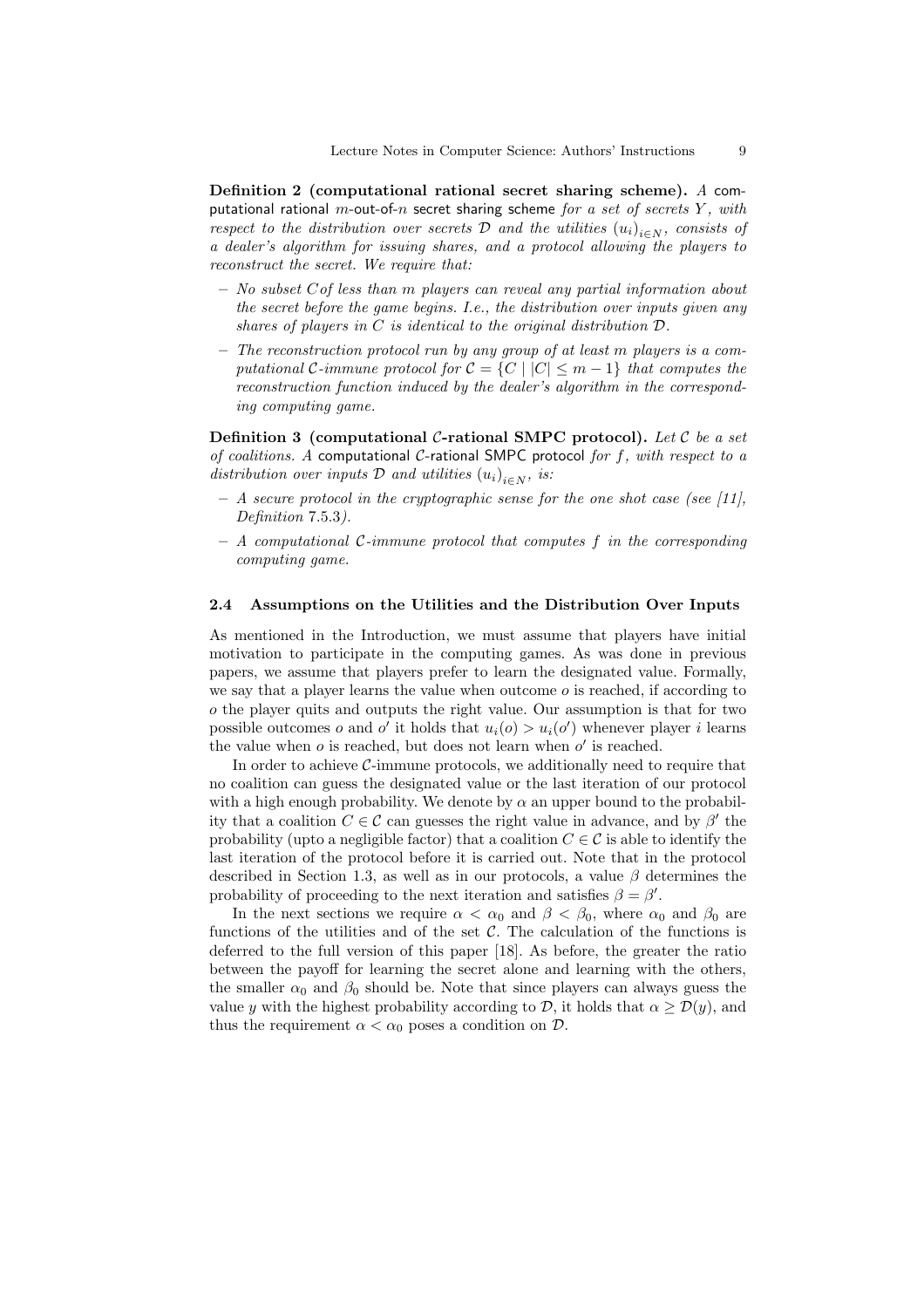# 3 Cryptographic Tools

#### 3.1 Standard Cryptographic Tools

Our protocols use several standard cryptographic tools:

**A Commitment Scheme.** We assume that  $\text{Commit}(x, r) = com$  generates a commitment for the value  $x$  using randomness  $r$ , and that the commitment is perfectly binding. We call  $(r, x)$  the opening of com.

A (Non-Rational) SMPC Protocol. We assume that the protocol allows the evaluation of randomized functions (in particular, we use it to select a random seed, and assume that the players cannot bias the result). In addition, we require that the SMPC protocol enables its participants to detect deviations with high probability. The protocol should work for an active adversary statically corrupting any number of parties ( $\leq n-1$ ). We do not consider premature suspension of execution a violation of security, and do not assume fairness. Our application of the SMPC ensures that players have an incentive to carry it out, allowing everybody to get the output.

A 1-Out-Of-2 OT Protocol. We assume that the OT protocol works for the active adversary model and provides computational security to the sender, and information-theoretic protection to the receiver. That is:  $(i)$  if the sender's values are  $(s_0, s_1)$  and the receiver's input is  $b \in \{0, 1\}$ , then the OT protocol is an SMPC (again, in the sense of Definition 7.5.3 in [11]) of the function  $f((s_0, s_1), b) = s_b$ , *(ii)* for every behavior of the sender, he witnesses the same distribution over transcripts when the receiver's input is 1 and when it is 0.

Such protection is possible under standard assumptions such as enhanced trapdoor permutations [8, 11] and Computational Diffie-Hellman [3] for honestbut-curious players (the recent work [32] shows that OT is symmetric, thus a protocol that protects the sender information theoretically can be transformed to one that protects the receiver). In order to handle malicious behaviors, we use the compiler described in  $[11]$ , with one change: the receiver uses a ZK *argument* with a *perfectly hiding* commitment ensuring information-theoretic security for its value in order to prove to the sender that he followed the protocol properly.

We assume that all the cryptographic primitives (the standard tools and the meaningful/meaningless encryption described next) are immune to non-uniform attacks. This assumption is needed in order to show that our protocols are stable after any number of iterations.

# 3.2 Meaningful/Meaningless Encryptions

In additional to the standard tools, we use a non-standard encryption scheme E called a meaningful/meaningless encryption. E has a special property: some public keys of it yield ciphertexts that cannot be decrypted (even with unbounded computational power). Such keys are called meaningless, while the other keys are called meaningful.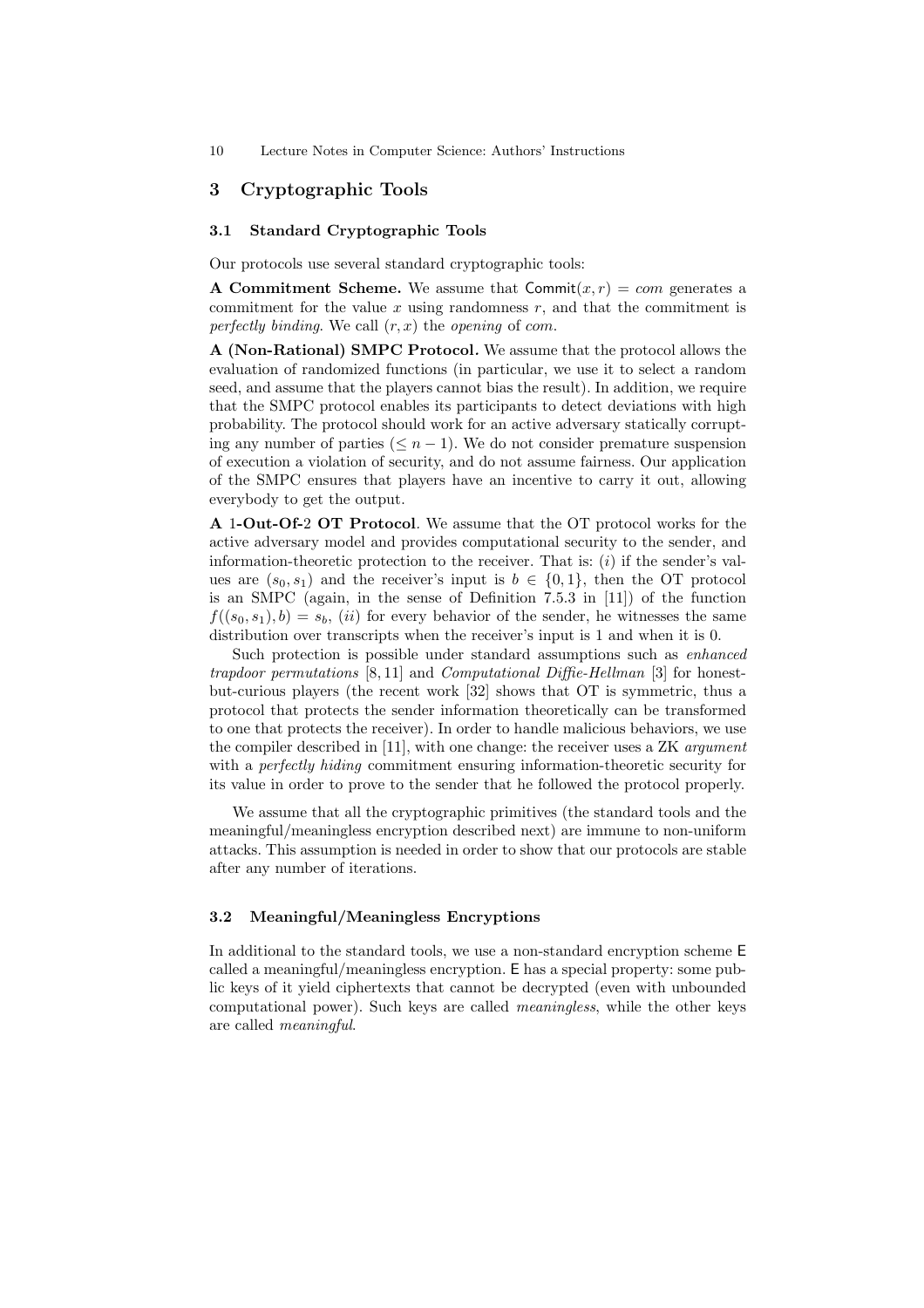Definition 4 (meaningful/meaningless encryption). An encryption scheme  $E(pub \; key, \; random, \; plain) = cipher \; is \; a \; \beta$ -Meaningful/Meaningless Encryption if it satisfies the following properties:

Key Generation: Polynomial time generation of a private key, priv\_key, and a public key, pub key, on a given seed.

**Encryption**: Computing  $c = E(pub\_key, r, m)$  can be done in polynomial time, given a public key pub key, randomness  $r$ , and plaintext  $m$ .

Meaningful and Meaningless Keys: The public keys are partitioned into meaningful and meaningless sets. The probability, over the seeds, that the generated public key is 'meaningful' is  $\beta$ , and the probability of it being 'meaningless' is  $1 - \beta$ .

If pub key is meaningful, then given  $c = \mathsf{E}(pub \text{key}, r, m)$  and priv key, the message m can be uniquely retrieved in polynomial time. Furthermore, for every ciphertext c there is only one plaintext m for which there exists a randomness r satisfying  $c = E(pub\_key, r, m)$ . The encryptions are computationally indistinguishable: for any two messages m and m', the distributions of  $E(pub\_key, r, m)$ and  $E(pub\_key, r, m')$  are computationally indistinguishable.

If pub  $keu$  is meaningless, then knowing c and priv  $keu$  yields no information about m. That is, for any two messages m and  $m'$ , the distributions of  $E(pub\_key, r, m)$  and  $E(pub\_key, r, m')$  are identical.

Distinguishing Meaningful from Meaningless: Given two public keys, one meaningful and one meaningless, guessing which is which cannot be done with a non-negligible advantage over  $\frac{1}{2}$  by a probabilistic polynomial time tester. However, when supplied with the corresponding private key, the test is polynomial.

Meaningful/meaningless encryption schemes can be constructed based on Decisional Diffie Hellman, using the construction in [24], on Quadratic Residousity [13], and on any *homomorphic encryption*<sup>5</sup>.<sup>6</sup> For completeness we describe a construction of E that assumes the intractability of Quadratic Residousity, based on the scheme of Goldwasser and Micali [13].

Recall that in Goldwasser and Micali's scheme two distinct large prime numbers p and q are generated, and  $(p, q)$  is used as a private key. The public key generated is  $(N, x)$  where  $N = pq$  and x is a quadratic non-residue of N  $(x \neq z^2 \mod N)$  that has a Jacobi Symbol of  $+1$ . Each bit  $b_i$  of the message m is encrypted separately by choosing  $y_i \in_R \mathbb{Z}_n^*$  and calculating  $c_i = y_i^2 x^{b_i} \mod N$ .

<sup>5</sup> Homomorphic encryption is an encryption scheme with the additional special property: given two ciphertexts it is possible to generate a ciphertext for the sum (or multiplication) of the corresponding plaintexts.

 $^6$  An interesting open problem is finding the minimal assumptions under which such a meaningful/meaningless encryption scheme can be constructed. The task requires non-trivial SZK: given a public key  $pub\_key$  and two messages m and m' players should not be able to tell whether the two efficiently generated distributions  $E(pub\_key, r, m)$  and  $E(pub\_key, r, m')$  are identical or far apart. This problem was shown to be in SZK [27], and hence we must assume that there is a problem in SZK that is not in BPP.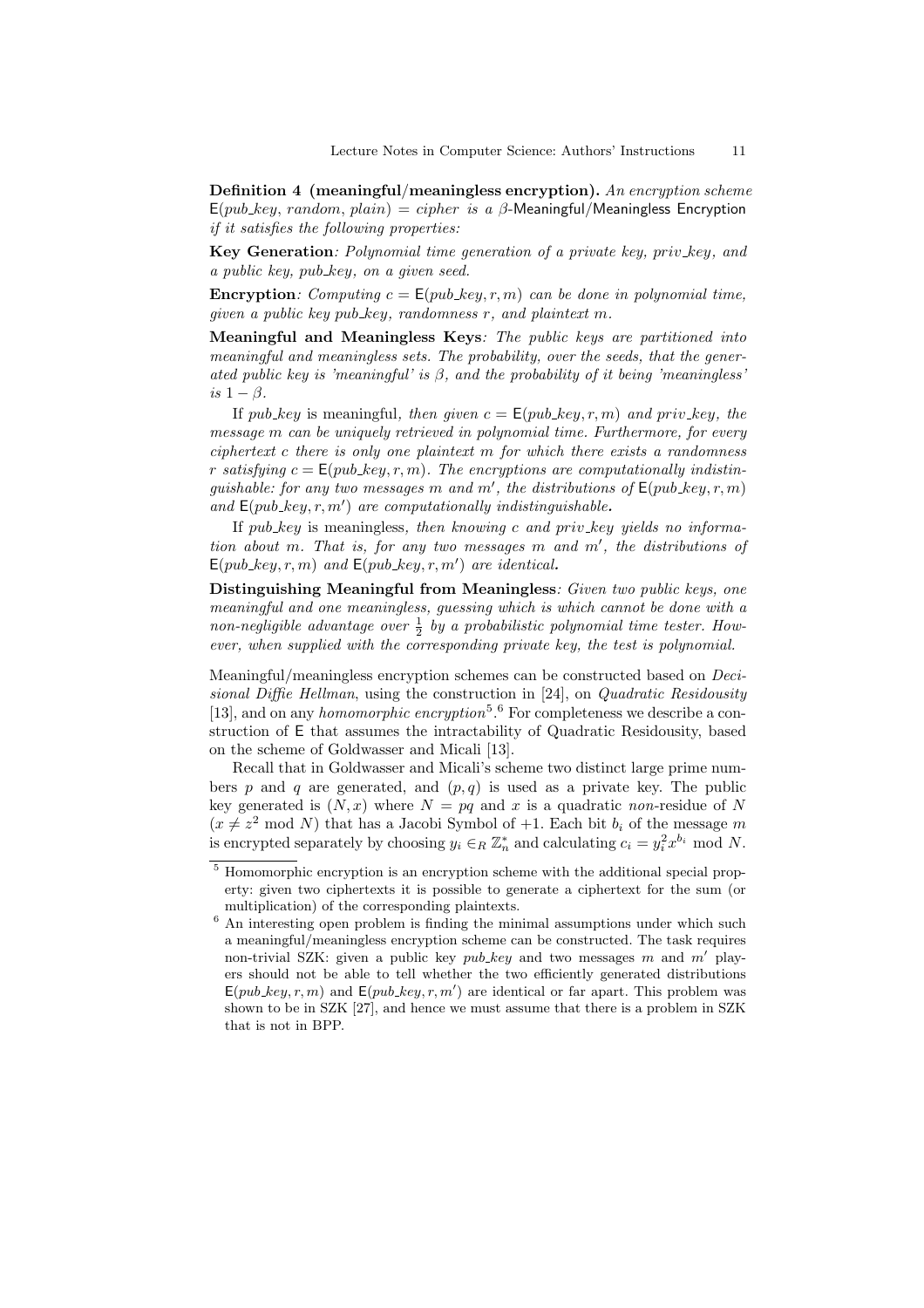The ciphertext is  $(c_1, ..., c_n)$ , and it can be decrypted using the private key  $(p, q)$ :  $b_i = 0$  iff  $c_i$  is a quadratic residue.

To construct a meaningful/meaningless encryption E we modify this scheme such that x is a random quadratic residue with probability  $1 - \beta$ , and a random quadratic non-residue with Jacobi Symbol of  $+1$  with probability  $\beta$ . Note that if  $x$  is a quadratic residue,  $c_i$  is always a quadratic residue, and nothing can be learned about  $b_i$ , even when p and q are known.

Claim. The scheme E described above is a meaningful/meaningless encryption.

# 4 The Rational Secret Sharing Scheme

# 4.1 The Scheme

We describe an  $m$ -out-of-n rational secret sharing scheme for the SBC model.

**The Dealer's Protocol.** The scheme works for any kind of m-out-of-n shares the dealer may distribute (e.g. Shamir shares), provided that he additionally issues information-theoretic authentications for each share. For concreteness, it is assumed that the authentication information given to each player consists of a tag and a hash function. The hash function should allow the player to verify the authenticity of shares broadcasted by the others in probabilistic polynomial time and with error probability negligible in the security parameter. The tag should allow the player to prove the authenticity of the share he uses. The authentication information held by a group of players must not disclose any information about the other players' shares.<sup>7</sup>

The Players' Protocol. The reconstruction protocol is called clean-slate and it proceeds in a sequence of iterations. The protocol, like the one described in Section 1.3, uses a parameter  $\beta$  and has the property that after any sequence of iterations, the probability that the next iteration is the last one, revealing the secret, is  $\beta$ . Every iteration of the protocol consists of the following steps:

The Key Generation step. In each iteration new private and public keys for a  $\beta$  - meaningful/meaningless encryption are generated. This is done via a (nonrational) SMPC that takes no inputs, and generates the keys using a randomly chosen seed. The seed is shared between the players, and the public key, as well as a perfectly binding commitment to each of the seed's shares, are published.

If the public key generated is meaningful (which happens with probability  $\beta$ ), we call the iteration *meaningful*, otherwise the iteration is *meaningless*. The

<sup>&</sup>lt;sup>7</sup> For example, this can be done using the following method (see [31, 26]): if player *i*'s true information is  $x \in \mathbb{F}$ , then  $s_i, b_i \in \mathbb{F}$ ,  $b_i \neq 0$ , are chosen at random and we set  $c_i = b_i \cdot x + s_i \in \mathbb{F}$ . The value  $s_i$  (the tag) is given to i. The other players each get  $b_i$ and  $c_i$  (the hash function). Player i is required to broadcast  $s_i$  in order to prove that  $x$  is his true information. The other players can then verify with high probability by checking that  $c_i = b_i \cdot x + s_i$ .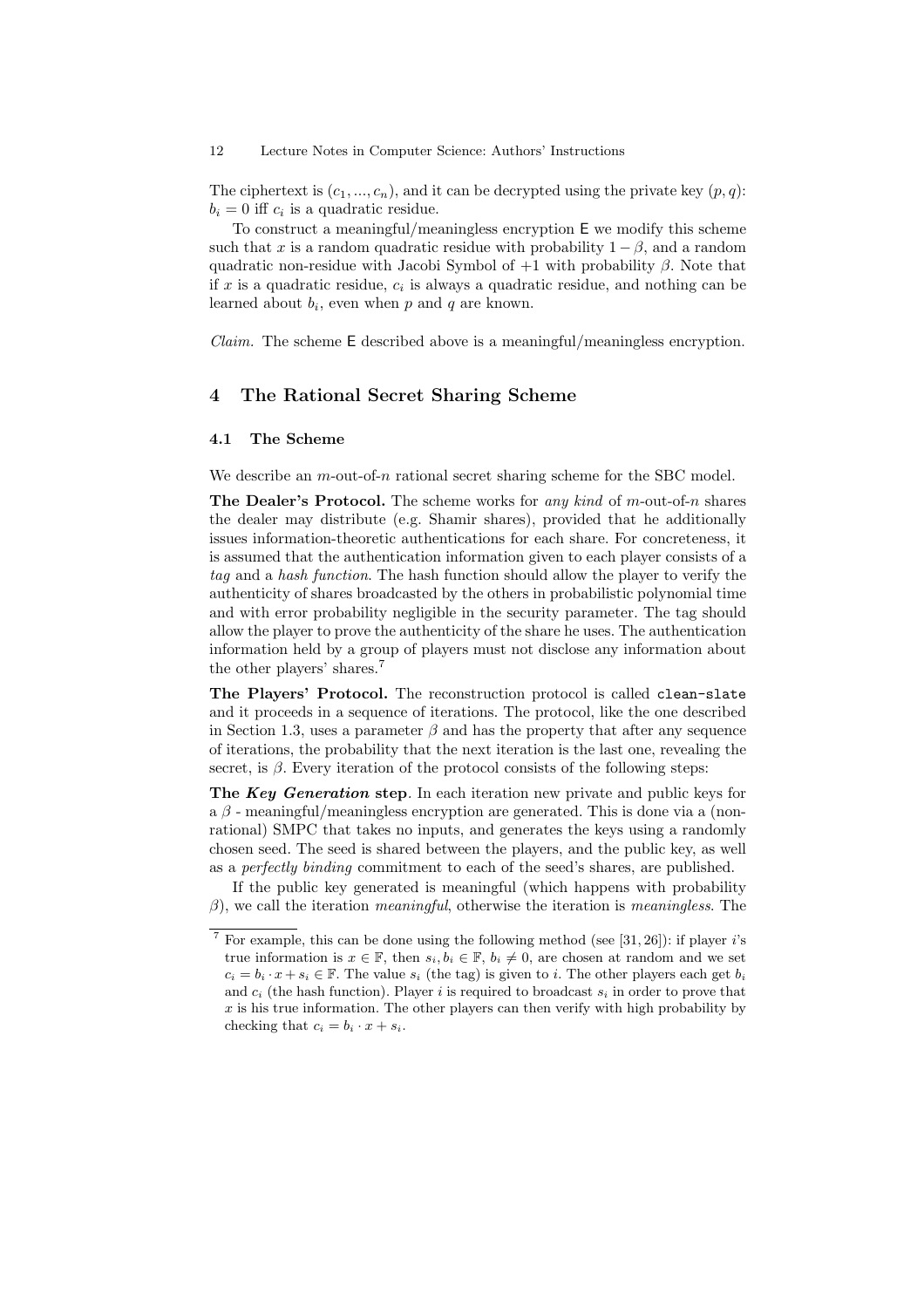protocol is designed not to reveal any information about the secret in meaningless iterations, and to allow the players to uncover the secret during the first meaningful iteration.

The *Encryption* and *Verification* steps. Players encrypt their share of the secret and authentication information (i.e., the tag and the hash function) using the meaningful/meaningless encryption with the public key generated in the last step. The ciphertexts are broadcasted and then validated by another SMPC.

The verification process takes as inputs the shares of the seed used to generate the keys, and additionally uses the broadcasted ciphertexts and the commitments published during the Key Generation step. It authenticates the seed's shares using the commitments, and uses them to regenerate the private key. Since the commitments are binding, the original private key is always the one generated, allowing the process to correctly determine whether the iteration is meaningful. If it is, the ciphertexts are decrypted and the retrieved authentication information is used to authenticate the retrieved shares of the secret, by verifying that all the tags and hash functions match.

The verification is considered to be successful if:  $(i)$  each seed share is a valid opening of the corresponding commitment,  $(ii)$  in case of a meaningful iteration, each ciphertext is valid encryption of a share of secret and a corresponding authentication.

A key point is that the verification process does not take the players' shares or authentication information as inputs, and when the public key is meaningless the ciphertexts it uses convey no information about the shares of the secret.

The *Exchange* step. If the verification process was successful, players simultaneously broadcast their shares of the seed. Each player then authenticates all seed's shares, regenerates the seed and determines by himself whether the iteration is meaningful. If it is, he decrypts the ciphertexts and uses the extracted shares of the secret to reconstruct the secret. Otherwise, the protocol proceeds to the next iteration.

Recall that players have only a small chance of discovering whether the key is meaningful before the seed's shares are revealed, since there is no efficient way of checking it. Thus, they are motivated to participate in the Exchange step. The complete protocol is described in Figure 1.

### 4.2 Scheme Analysis

We next argue that the suggested scheme is a computational rational secret sharing scheme. We first claim that clean-slate satisfies the following property, leading to its name: assuming that all players except (maybe) players in the coalition C are following the protocol, then no information about the secret is revealed before the last iteration (that is, every iteration "starts off with a clean slate"). The reason is that players' shares and authentications are only used by the protocol to create the encrypted messages. However, all iterations before the last one are meaningless, thus previous ciphertexts were created using meaningless keys and are simply random.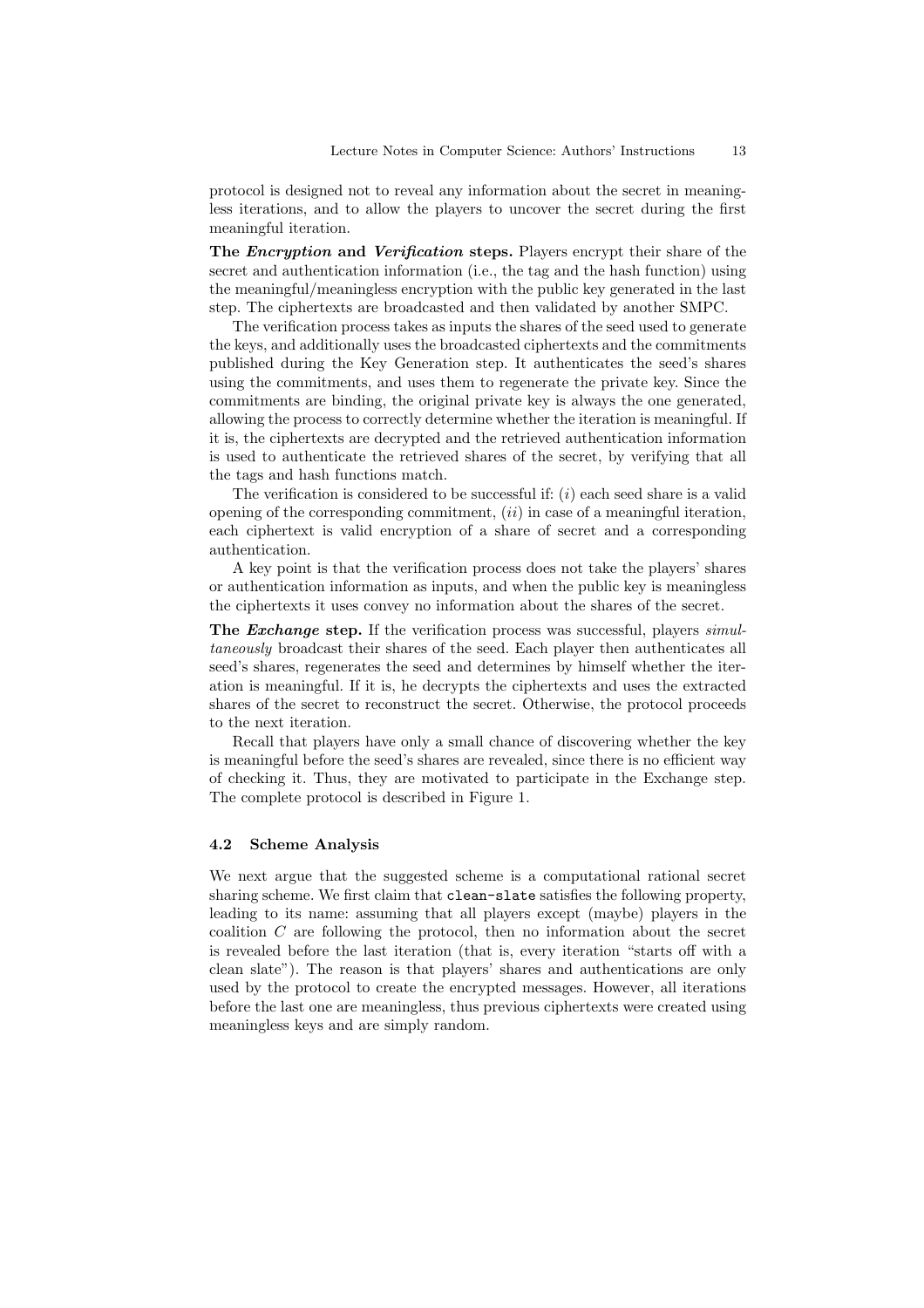# $clean = slate<sub>i</sub>(share, author)$

Let P be the set of players participating in the reconstruction, and denote  $p = |P|$ .

#### Repeat

If one of the following tests fail, or if a deviation was detected in one of the cryptographic schemes, quit.

**Key Generation:** Players run an SMPC of the function  $GenarateKey$ :

GenarateKey

- − Choose p random strings,  $(r_i)_{i \in P}$ , of length k + t where t is the iteration number and  $k$  is the initial security parameter.
- Generate public and private keys *pub key, priv key*, for E using  $\bigoplus_{i \in P} r_i$  as a seed.
- Choose p random strings,  $(rand_r)_i$ <sub>i∈P</sub>, of length  $k + t$  and set com<sub>-r<sub>i</sub></sub> = Commit $(r_i, rand\_r_i)$ .
- **Public Output**: The public key pub\_key, and the commitments  $(com_r)_i \in P$ .
- **Private Output**: The values  $r_i$  and rand  $r_i$  are given to player i.

**Encryption:** Encrypt *share* and *authen* using E with parameter  $\beta$  and with the public key pub key, and broadcast the encrypted message  $C_i$ .

**Verification**: Players run an SMPC of the function  $Verify$  that takes  $(r_i, rand\_r_i)_{i \in P}$ as inputs:

V erif y

- Check that each input pair is a valid opening of the corresponding commitment. That is, verify  $com_r_i = \text{Commit}(r_i, rand_r_i)$ .
- Regenerate priv\_key using  $\bigoplus_{i\in P} r_i$  as a seed, and use it to check whether pub\_key is meaningful.
- If so, decrypt each  $C_i$  using priv key, and get the shares of the secret and authentication information of each player. Check that the shares are consistent with the authentications by verifying that all the tags and hash functions match.

# Exchange:

- Broadcast  $r_i$  and rand  $r_i$ .
- Evaluate the first two stages of  $Verify$  by yourself.
- $-$  If the *pub key* is meaningful, reconstruct the secret using the retrieved shares (as done in the last step of  $Verify$ . Quit and Output the reconstructed secret.

#### Fig. 1. The rational secret sharing reconstruction protocol

To show that no coalition C of size at most  $m-1$  has an incentive to deviate after any sequence of iterations, we note that for any joint strategy players in  $C$  may follow, they cannot be worse-off (up to an exponentially small factor) by always following the Key Generation, Encryption, and Verification steps: Key Generation and Verification are done via an SMPC, and therefore cannot be broken with a non-negligible probability. As to broadcasting a valid ciphertext - in a meaningless iteration no information can be gained anyway, and in a meaningful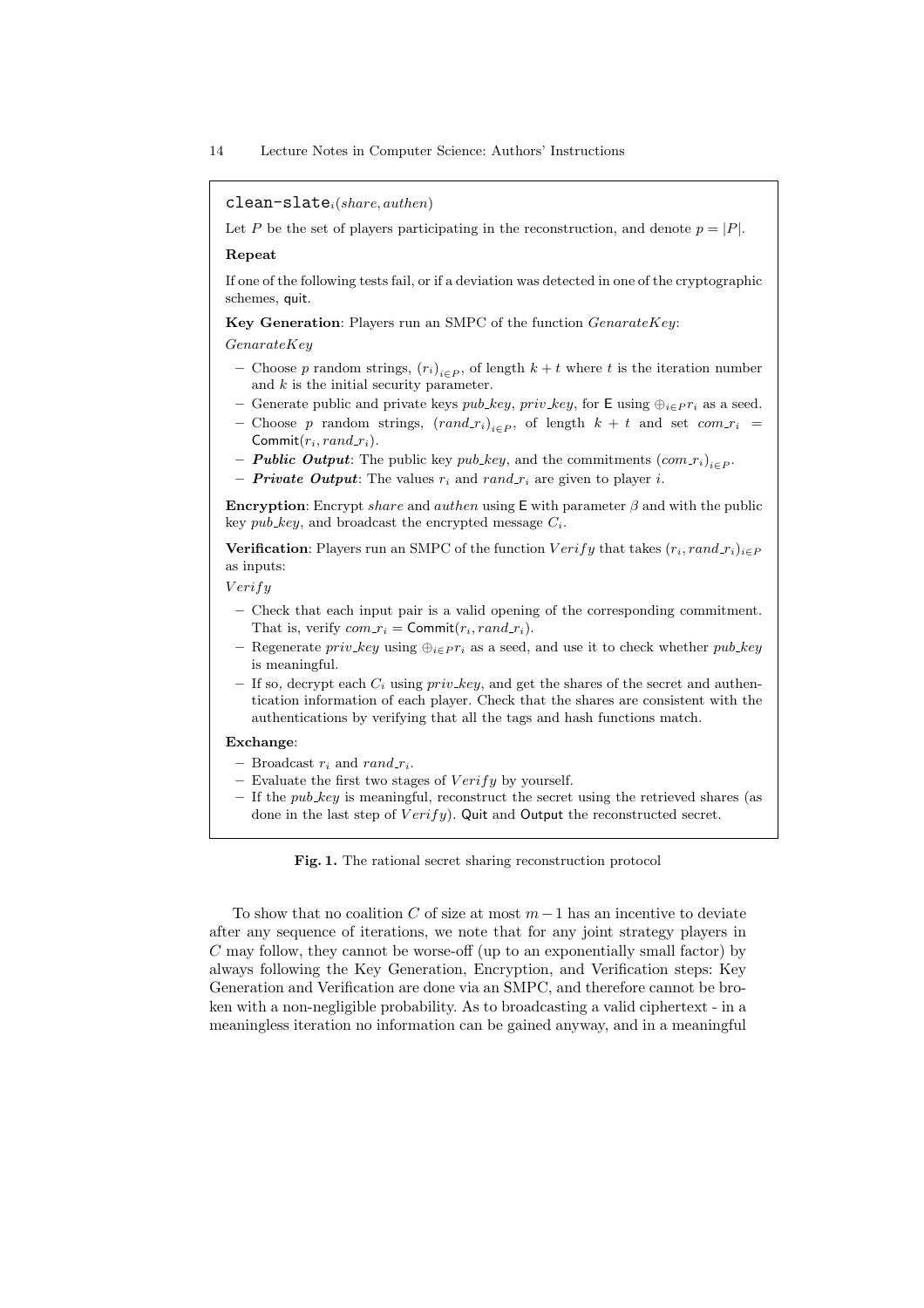iteration the verification step detects invalid ciphertexts with high probability. Thus, we may assume that players only deviate during the Exchange step by broadcasting a seed share that does not open the commitment published in the Key Generation step. Such deviations are always detected, since the commitments to the shares are perfectly binding.

We argue that a coalition can only gain from deviating in the Exchange step of a meaningful iteration: if it deviates in a meaningless iteration, then no information about the secret is revealed due to the clean slate property, and thus the players are forced to guess the secret. Recall that a coalition cannot efficiently distinguish between meaningful and meaningless iterations before the Exchange step, if all its players have broadcasted valid encryptions (which is what we assume). Therefore, if the coalition deviates in meaningful iterations with a certain probability, it must deviate in meaningless ones with almost the same probability. As before, for a sufficiently small  $\beta$ , the risk of deviating in a meaningless iteration and causing the game to end is too great.

**Theorem 1.** Let  $2 \le m \le n$ , Y be a finite set of secrets, and dealer be an algorithm assigning m-out-of-n information-theoretic authenticatable shares. Assume that  $\alpha < \alpha_0$  and  $\beta < \beta_0$ . The scheme (dealer, clean-slate) is a computational rational m-out-of-n secret sharing scheme for Y with expected number of *iterations*  $O(1/\beta)$ .

# 5 The Rational SMPC Protocol

# 5.1 The Protocol

We present the protocol secure-clean-slate, a rational SMPC protocol for the SBC model, based on protocol suggested in Section 4. The new protocol, like the previous one, ensures that no information is leaked until the final iteration (in an information theoretical sense). However, it additionally protects the inputs (in a computational sense) during the last iteration. This is done by composing the meaningful/meaningless technique with Yao's Circuit Garbling method.<sup>8</sup>

Recall that a Garbled Circuit is an encrypted form of an original circuit. It allows the circuit to be evaluated, but reveals no information except the result of the evaluation. A Garbled Circuit consists of: two random (garbled) strings assigned to each input wire (the first corresponds to a 0 value, and the other to a 1), gates tables, and translation tables for outputs. To evaluate the original circuit on a specific input, the Garbled Circuit is evaluated for the corresponding garbled strings using the gates tables. Then, the output is translated using the outputs translation tables. For a detailed description of Garbled Circuits see [22]. The clean-slate protocol in changed in the following way:

General techniques for (non-rational) SMPC do not offer information-theoretic protection for both sides, thus cannot be used directly. In models in which such protocols can be constructed, we can use the secret sharing scheme from the last section in order to allow players to fairly exchange the last messages sent by the protocols.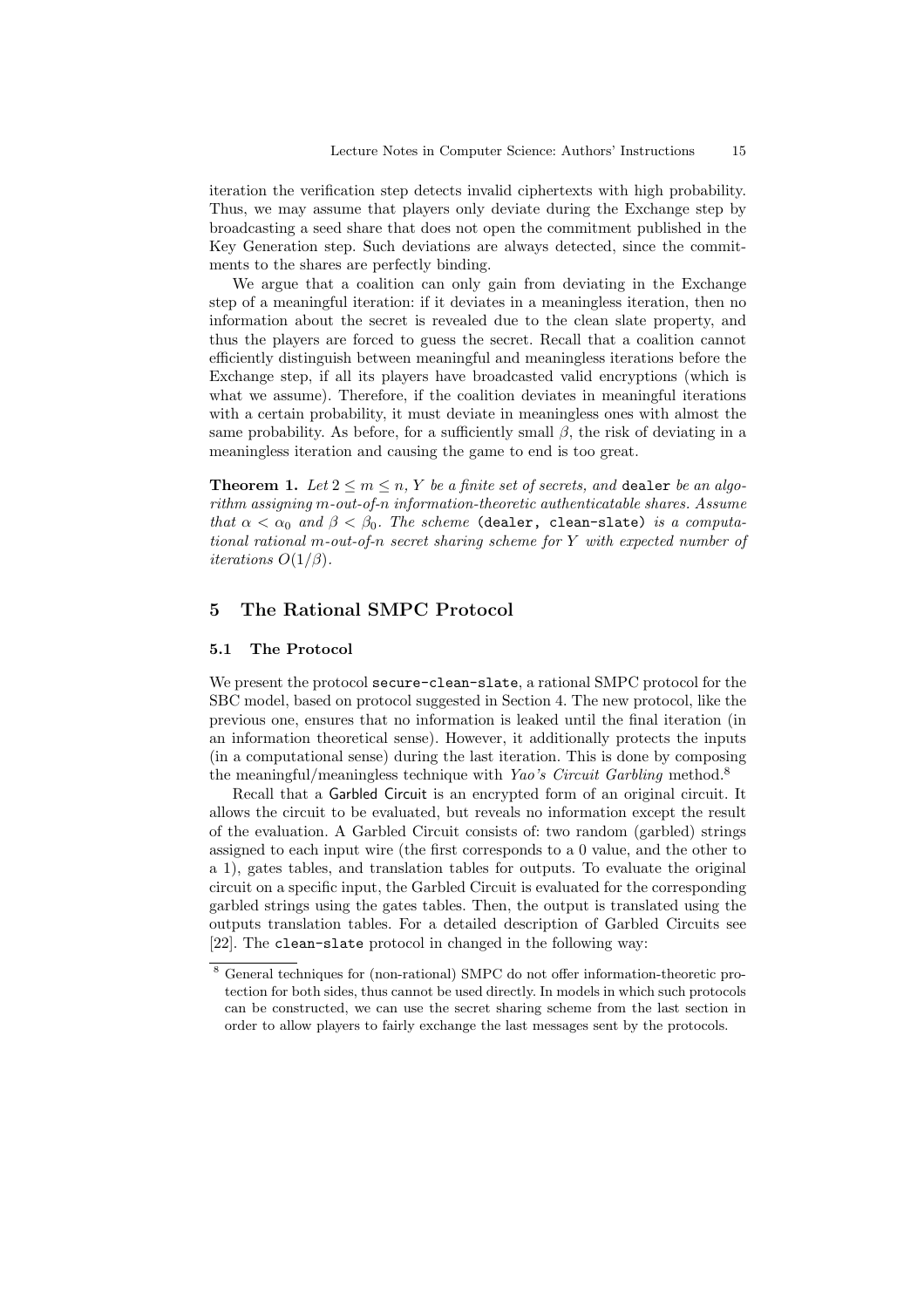Adding the step of *Creating Garbled Circuit*. In every iteration the protocol constructs a new Garbled Circuit from the circuit representing f. The gates tables and translation tables are made public, and commitments to both garbled strings corresponding to each input wire are published in an arbitrary order (the reason for the arbitrary order will be made clear later). However, players are not given both garbled strings assigned to each of their input wires, since this will allow player *i* to learn  $f(\mathbf{x}_{-i}, x'_i)$  for every  $x'_i$ . Instead, a share of an *n*-out-of-*n* secret sharing of each garbled string assigned to an input wire is given to every player, and commitments to all shares are published.

Adding the step of *Obtaining Garbled Inputs*. Each player obtains one of the garbled strings chosen for each of his input wires according to the value assigned to the wire by his input. Player i gets all the shares of each such garbled string by engaging in a 1-out-of-2  $\overline{OT}$  protocol with every player j. When running the OT protocol, player  $j$  is the sender and his values are the shares of the two garbled strings chosen for  $i$ 's input wire. Player  $i$  is the receiver, and his goal is to learn the value corresponding to his input bit. As discussed in Section 3, the OTs give information-theoretic protection to the receiver regarding the value he received, and computational security to the sender about the other value. This kind of protection is crucial, since we want to ensure that no information about i's input is leaked during meaningless iterations.

For ease of exposition we say that the sender (player  $i$ ) sends encryptions of his two values to the receiver (player  $i$ ) when the OT protocol is carried out. We require  $j$  to supply an additional ZK proof to convince  $i$  that both encryptions are valid. That is, after sending the encryptions,  $j$  must prove to  $i$ that each encryption contains a value that opens the corresponding commitment published during the Creating Garbled Circuit step.

Revising the steps of *Encryption* and *Verification*. Players encrypt their *garbled strings*, instead of their original inputs, using the  $\beta$  - meaningful/ meaningless encryption with the public key generated in the Key Generation step.

The verification process is changed: in a meaningful iteration it decrypts the ciphertexts and retrieves the garbled strings for each input bit. It then verifies that each extracted garbled string indeed opens one of the corresponding commitments. Note that since the commitments to the garbled strings corresponding to the same input wire were published in an arbitrary order when the Garbled Circuit was created, no information about the real value of this input wire is revealed to the other players.

During the Exchange step of a meaningful iteration the garbled strings are retrieved from the ciphertexts, allowing all players to learn the function's value, but protecting the original inputs. In a meaningless iteration, no information about the garbled strings encoding the real inputs is revealed, and hence no information about the real inputs is disclosed either. The complete protocol is described in Figure 2.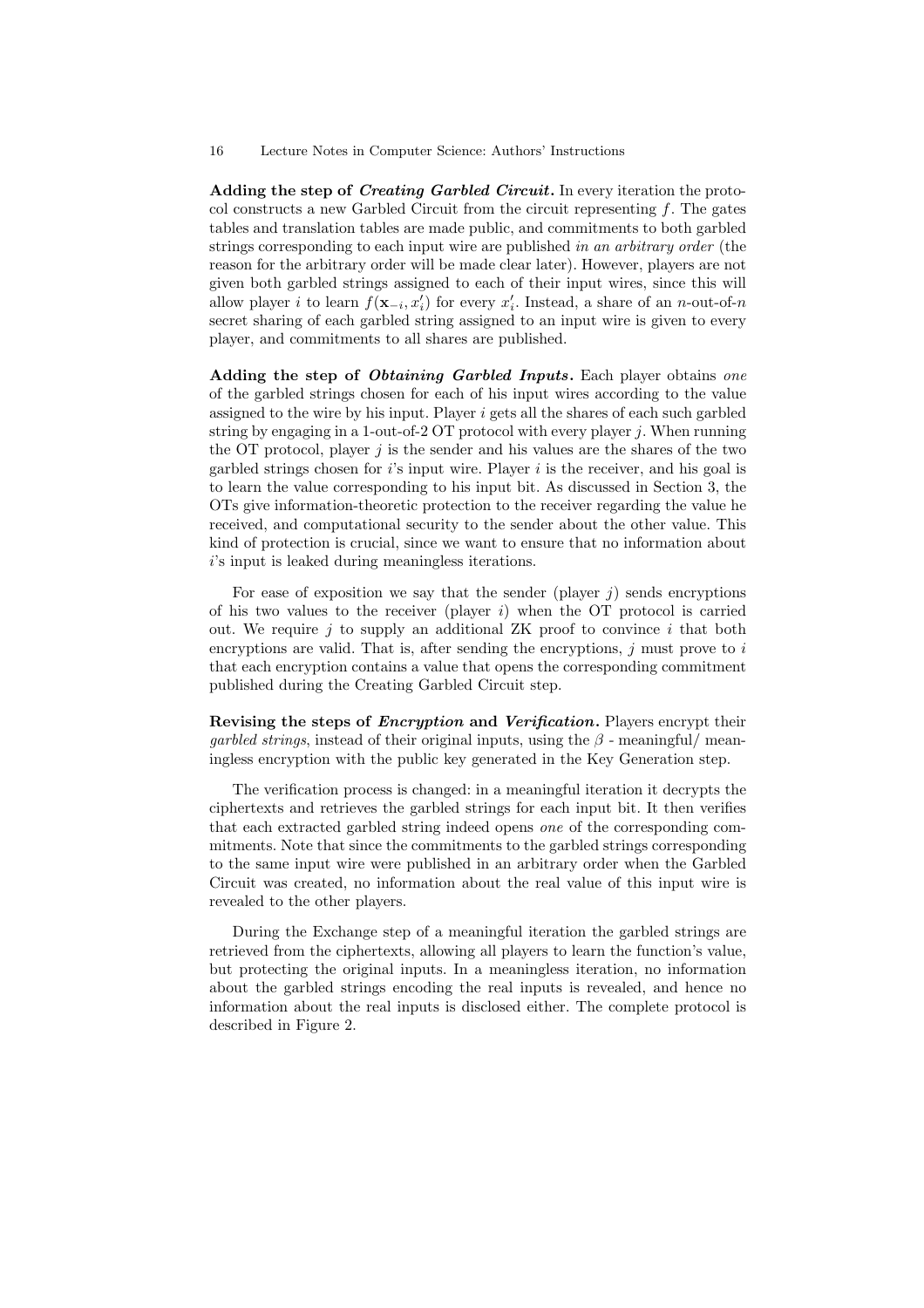# $secure$ -clean-slate $_i$ (input)

### Repeat

If one of the following tests fail, or if a deviation was detected in one of the cryptographic schemes, quit.

Key Generation: As in clean-slate<sub>i</sub> (with  $P = N$ ).

Creating Garbled Circuit: Players run an SMPC of the function:

CreateGarbledCiruit

- $-$  Create a Garbled Circuit of the evaluated function  $f$ . The garbled string assigned to wire q and bit b is denoted  $W_q^b$ .
- Choose random strings  $rand.W_q^b$  of length  $k + t$  where t is the iteration number and k is the initial security parameter. Denote  $V_q^b = (W_q^b, rand_W^b)$ .
- Randomly select shares  $V_q^{b,1},...,V_q^{b,n}$  such that  $V_q^b = \bigoplus V_q^{b,i}$ , and strings  $rand.V_q^{b,i}$ of length  $k + t$ .
- $-$  **Public Output**: (i) Tables for the garbled gates and translation tables for the outputs.  $(ii)$  The commitments  $com\_{W^b_q} = \mathsf{Commit}(W^b_q, rand\_{W^b_q}).$  For every input wire q, the commitments com  $W_q^0$ , com  $W_q^1$  are output in an arbitrary order. (iii) The commitments  $com\_{V_q}^{b,i} = \text{Commit}(V_q^{b,i}, rand\_{V_q}^{b,i}).$
- **Private Output**: The values  $V_q^{b,i}$  and rand  $V_q^{b,i}$  are given to player i.

**Obtaining Garbled Inputs:** If player i holds the  $q^{th}$  input bit of f and its value is b, he engages in a 1-of-2 OTs (perfectly protecting player  $i$ ) with every other player j, in order to get  $V_q^{b,j}$  and  $rand_{\mathcal{N}_q^{b,j}}$ . When running an OT protocol, after player j sends encryptions of his two pair of values,  $(V_q^{0,j}, rand.V_q^{0,j})$  and  $(V_q^{1,j}, rand.V_q^{1,j})$ , to player  $i$ , he supplies a ZK proof to convince  $i$  that each encryption contains a pair that is a valid opening the corresponding commitment  $(comm_{q}V_{q}^{0,j}$  or  $comm_{q}V_{q}^{1,j})$ . Player i then reconstructs  $V_q^b$  using the received shares.

**Encryption**: Player *i* encrypts all  $V_q^b$  acquired during the previous step using  $E$  with parameter  $\beta$  and public key pub key, and broadcasts the ciphertext  $C_i$ .

Verification: As in done in clean-slate<sub>i</sub>, a  $Verify$  procedure is run via an SMPC. The previous procedure is changed: if the key is meaningful, it decodes every  $C_i$  and checks that for every input bit q, the retrieved value  $V_q^b = (W_q^b, rand \cancel{W_q^b})$  is an opening of one of the commitments  $com\_{W_q^0}$  or  $com\_{W_q^1}$ .

Exchange: As in clean-slate<sub>i</sub> with the exception that if the public key is meaningful, the function's value is obtained by evaluating the garbled circuit using the gates tables on the garbled strings extracted from the ciphertexts, and then translating the output using the outputs translation tables.

Fig. 2. The rational SMPC protocol

#### 5.2 Protocol Analysis

We next argue that secure-clean-slate is a computational rational SMPC protocol. As discussed before, the protocol is secure (in the cryptographic sense), since no information about the inputs is revealed before the last iteration, and due to the fact that the Garbled Circuit created in the last iteration protects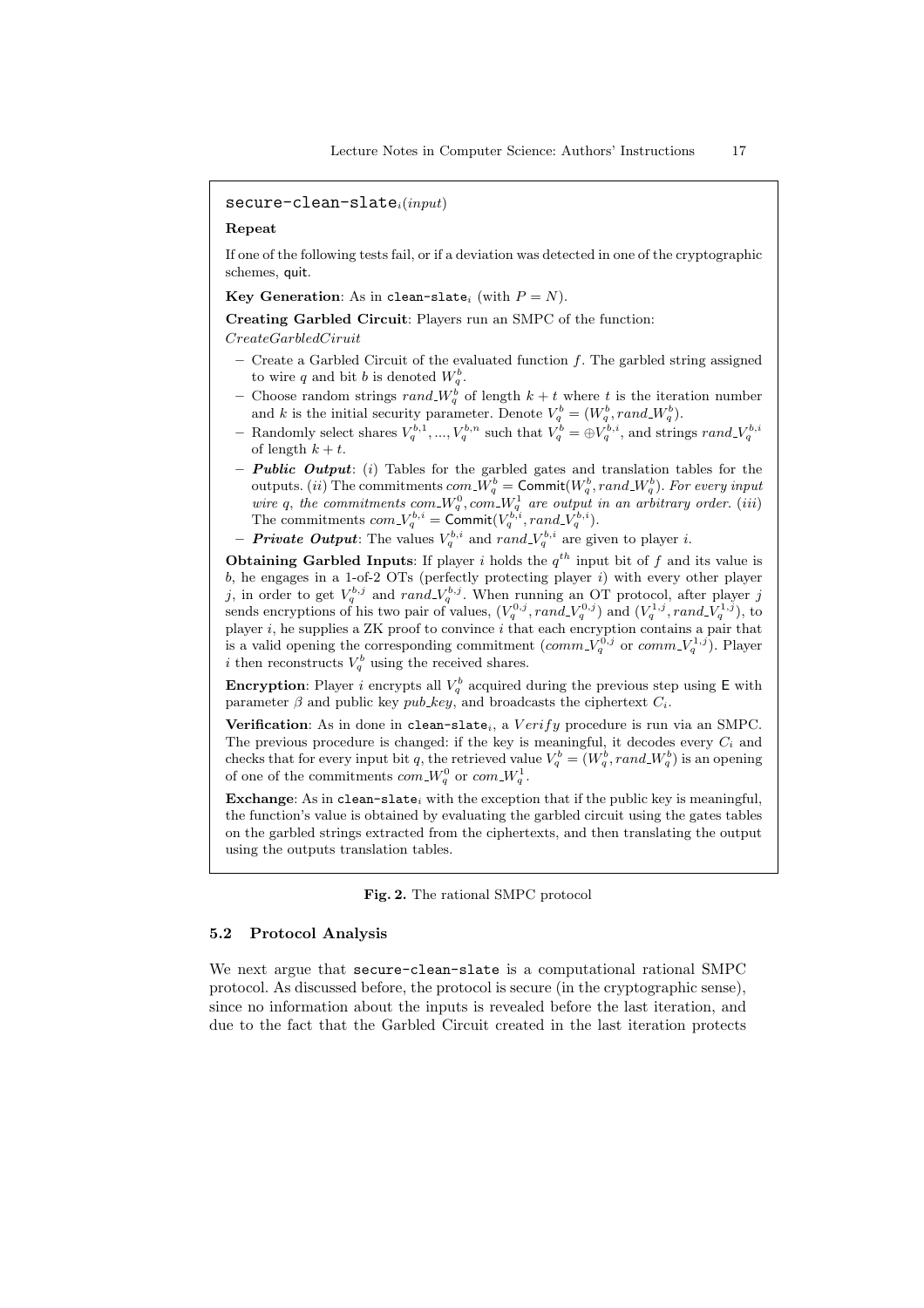players' inputs computationally. To show that the protocol is also  $C$ -immune, we must first assume that players in every coalition  $C \in \mathcal{C}$  have an initial incentive to use their true inputs when running a protocol that computes  $f$ . Note that although non-rational SMPC protocols allow players to change their inputs, we must rule out such behaviors since our utility functions only reward players for learning the value of f evaluated on the original inputs.

One way of ensuring such incentives is to assume that players in C would have reported their true inputs had a trusted mediator been running the computation. That is, by using fictitious inputs, players in  $C$  are unlikely to be able to change the output of the calculation and still deduce the designated value (see discussion in  $[29]$ .<sup>9</sup> An alternative way is to assume the presence of an authenticator that produces authentication information for the inputs (as was done in the secret sharing scheme of Section 4). If one of the above options holds, we say that players in C have an initial incentive to use their true shares. When such an incentive is assumed, the described protocol can be shown to be  $\mathcal{C}\text{-}\mathrm{immune}$  using the arguments made for the clean-slate protocol.

**Theorem 2.** Let f be a polynomial time computable function, and let  $C$  be a set of coalitions. Assume that players in every coalition  $C \in \mathcal{C}$  have an initial incentive to use their true shares, and that  $\alpha < \alpha_0$  and  $\beta < \beta_0$ . The protocol secure-clean-slate is a computational rational SMPC protocol for f with expected number of iterations  $O(1/\beta)$ .

# 6 The Rational SMPC Protocol for the NSBC Model

We describe the protocol NSBC-secure-clean-slate, a rational SMPC protocol for the NSBC model, based on the protocol suggested in Section 5. We first note that the trivial way of dividing every simultaneous round of the previous protocol into n non-simultaneous rounds fails: the last player to broadcast his share of the seed in the Exchange step of the meaningful iteration has already learned the value, and thus has no incentive to cooperate. We construct a new protocol in which players can retrieve the value even if the last player deviated, since the needed information is revealed by the number of the round he deviated in. The previous protocol is changed in the following way:

Revising the step of Key Generation. The new Key Generation step generates  $|Y|$  pairs of keys, instead of just one. The set of public keys generated in every iteration has the property that at most one is meaningful. An iteration containing a meaningful key is called meaningful, and the others are called meaningless. As before, no information about the inputs is revealed in meaningless iterations, and players uncover the value during the first meaningful iteration.

<sup>9</sup> For example, suppose that the players' inputs are bit strings and they wish to calculate the strings'  $XOR$ . A player benefits from using a fictitious input string, even if the computation is done by a trusted mediator: the other players will get a false value, but the deviating player will be able retrieve the real value by XORing the result with both his fictitious and real strings.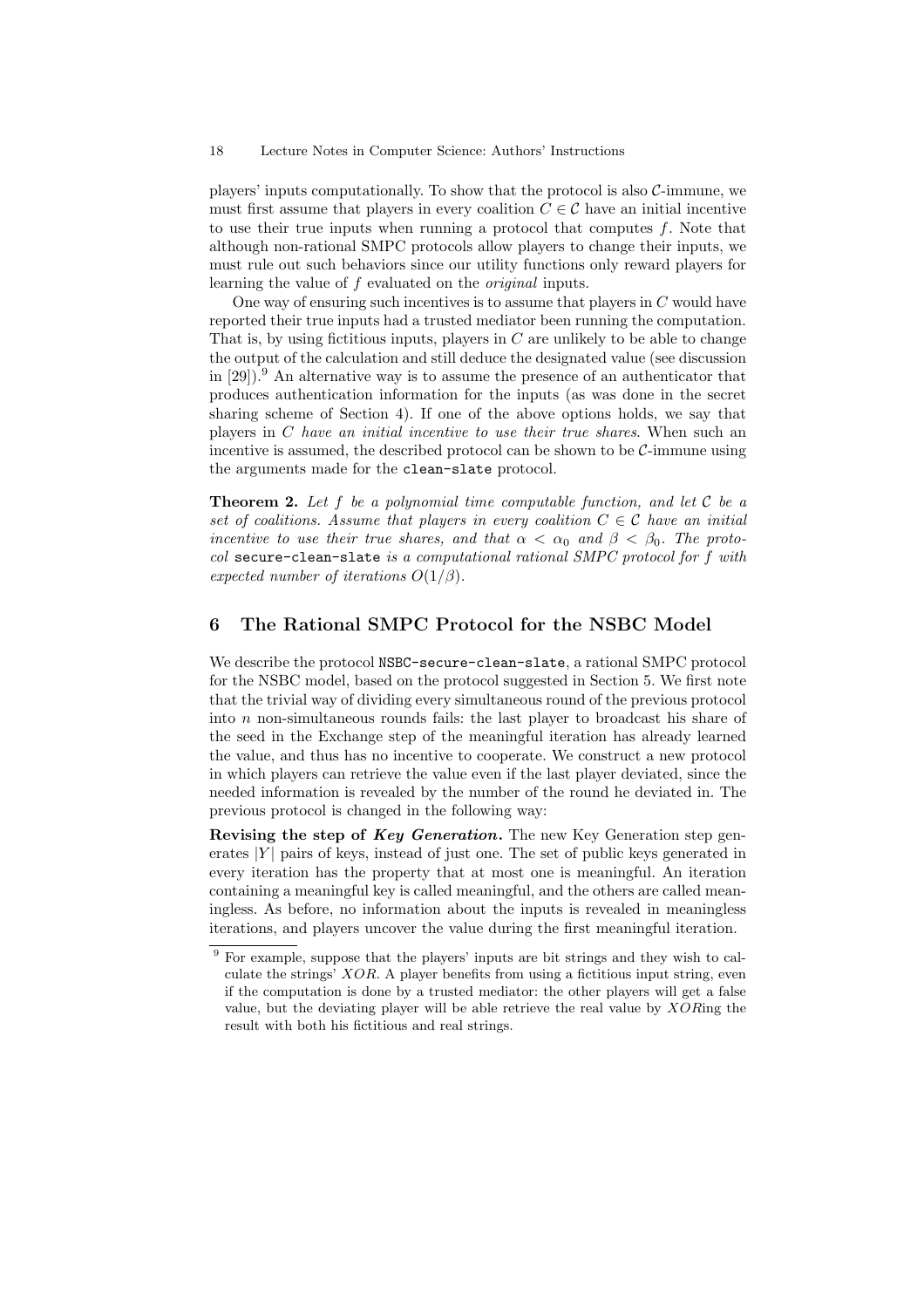Revising the steps of *Encryption* and *Verification*. In the Encryption step, players are required to encrypt their inputs  $|Y|$  times using each of the public keys, and broadcast the ciphertexts one-by-one.

The verifications process is changed: in addition to validating the ciphertexts, it also outputs a permutation of the public keys. In a meaningless iteration the published permutation is completely random. But, in a meaningful iteration the permutation places the (only) meaningful key in position  $y$ , where  $y$  is the designated value, and randomly orders the rest of the keys. Note that the verification process can obtain  $y$  by evaluating the Garbled Circuit on the garbled strings retrieved from the ciphertexts, and then translating the output.

Revising the step of *Exchange*. The Exchange step is partitioned to  $|Y| \cdot n$ non-simultaneous communication rounds in which shares of the seeds used to generate the keys are revealed one by one. First the shares of seed 1 are revealed in the first n rounds (call it cohort 1) with player j sending his share in round j, and so on for each of the  $|Y|$  seeds. If a player deviates (e.g. refuses to reveal his share of the seed), and this is the last round of the  $y^{th}$  cohort, the other players conclude that he already learned  $f$ 's value, and hence it must be  $y$ .

Note 1. The described protocol is susceptible to existence of a malicious player: such a player can cause the others to output a wrong value by simply aborting prematurely. However, the deviating player will not be able to learn the secret himself. Since we assume that all players are rational individuals that prefer to learn above all else, there will never be an incentive to such behavior.

**Theorem 3.** Let f be a polynomial time computable function, and let  $C$  be a set of coalitions. Assume that players in every coalition  $C \in \mathcal{C}$  have an initial incentive to use their true shares, and that  $\alpha < \alpha_0$  and  $\beta < \beta_0$ . The protocol  $\texttt{NSBC-secure-clean-state}$  is a computational rational  $\texttt{SMPC}$  protocol for f with expected number of communication rounds  $O\left(\frac{|Y|n}{\beta}\right)$  $\frac{\lceil n \rceil}{\beta}$ .

# References

- 1. I. Abraham, D. Dolev, R. Gonen, and J. Halpern. Distributed Computing Meets Game Theory: Robust Mechanisms for Rational Secret Sharing and Multiparty Computation. PODC, pages 53-62, 2006.
- 2. I. Barany. Fair distribution protocols or how the players replace fortune. Mathematics of Operations Research, volume 17, pages 327-340, 1992.
- 3. M. Bellare, and S. Micali, Non-Interactive Oblivious Transfer. CRYPTO, pages 547-557, 1989.
- 4. E. Ben-Porath. Cheap talk in games with incomplete information. Journal of Economic Theory, volume 108, pages 45-71, 2003.
- 5. E. Ben-Porath. Correlation Without Mediation: Expanding the Set of Equilibria Outcomes by "Cheap" Pre-Play Procedures. Journal of Economic Theory, volume 80, pages 108-122, 1998.
- 6. D. Boneh and M. Naor, Timed commitments. CRYPTO, Springer LNCS 1880, pages 236-254, 2000.